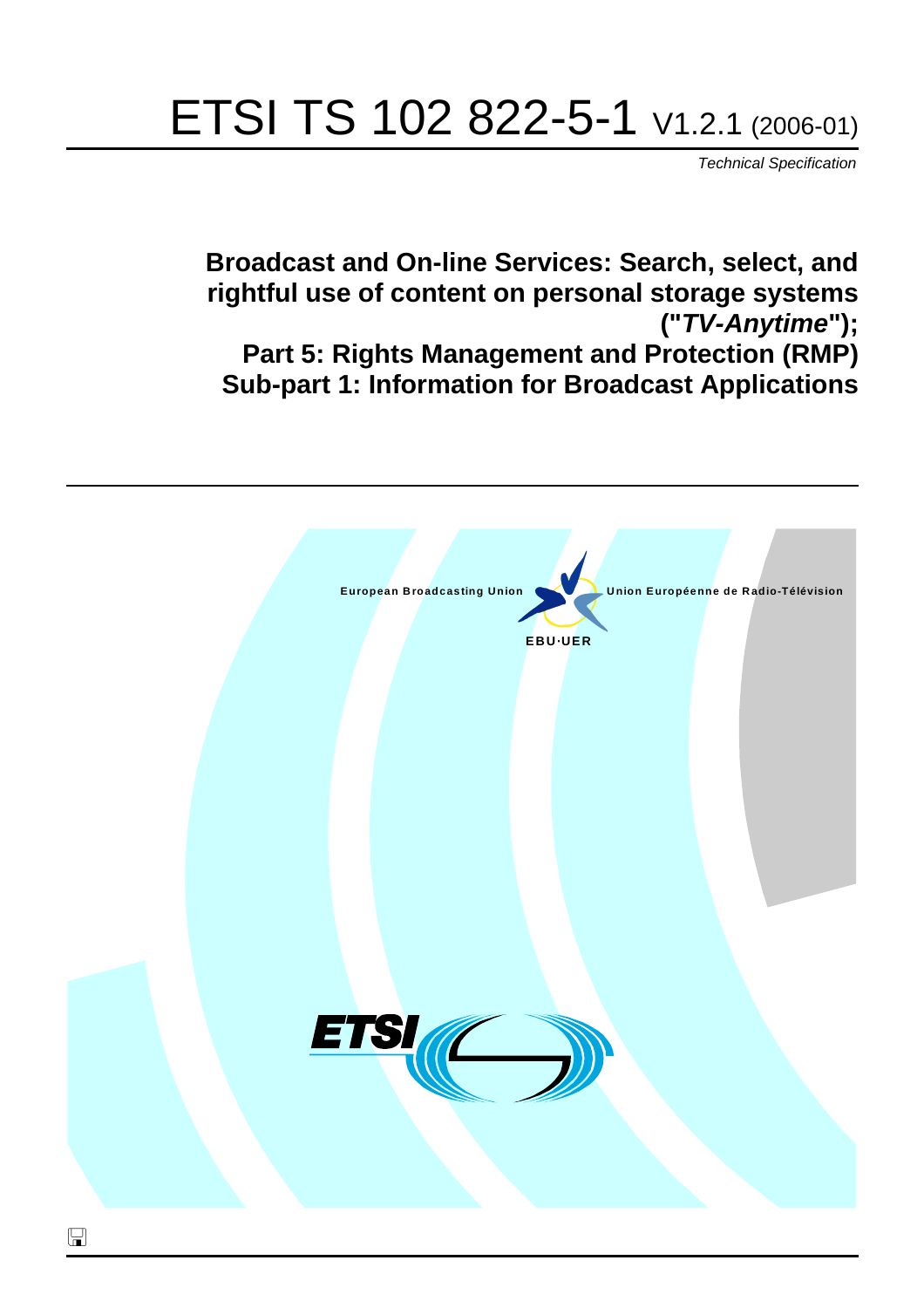Reference

RTS/JTC-TVA-PH1-18-05-01

Keywords

broadcasting, content, system, TV, video

#### **ETSI**

#### 650 Route des Lucioles F-06921 Sophia Antipolis Cedex - FRANCE

Tel.: +33 4 92 94 42 00 Fax: +33 4 93 65 47 16

Siret N° 348 623 562 00017 - NAF 742 C Association à but non lucratif enregistrée à la Sous-Préfecture de Grasse (06) N° 7803/88

#### **Important notice**

Individual copies of the present document can be downloaded from: [http://www.etsi.org](http://www.etsi.org/)

The present document may be made available in more than one electronic version or in print. In any case of existing or perceived difference in contents between such versions, the reference version is the Portable Document Format (PDF). In case of dispute, the reference shall be the printing on ETSI printers of the PDF version kept on a specific network drive within ETSI Secretariat.

Users of the present document should be aware that the document may be subject to revision or change of status. Information on the current status of this and other ETSI documents is available at <http://portal.etsi.org/tb/status/status.asp>

If you find errors in the present document, please send your comment to one of the following services: [http://portal.etsi.org/chaircor/ETSI\\_support.asp](http://portal.etsi.org/chaircor/ETSI_support.asp)

#### **Copyright Notification**

No part may be reproduced except as authorized by written permission. The copyright and the foregoing restriction extend to reproduction in all media.

> © European Telecommunications Standards Institute 2006. © European Broadcasting Union 2006. All rights reserved.

**DECT**TM, **PLUGTESTS**TM and **UMTS**TM are Trade Marks of ETSI registered for the benefit of its Members. **TIPHON**TM and the **TIPHON logo** are Trade Marks currently being registered by ETSI for the benefit of its Members. **3GPP**TM is a Trade Mark of ETSI registered for the benefit of its Members and of the 3GPP Organizational Partners.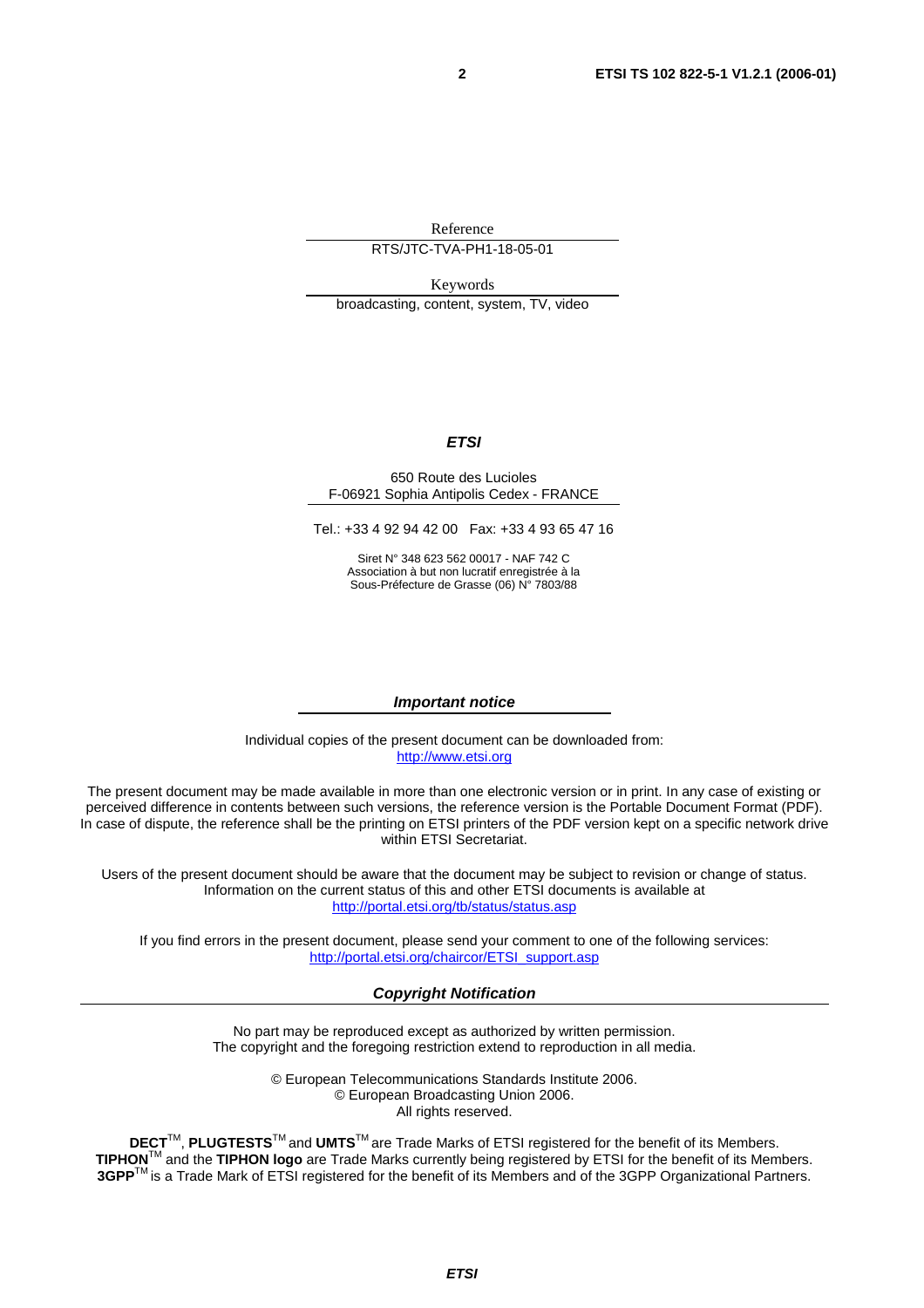# Contents

| 1                                    |                               |  |
|--------------------------------------|-------------------------------|--|
| 2                                    |                               |  |
| 3<br>3.1<br>3.2                      |                               |  |
| 4<br>4.1<br>4.2<br>4.3               |                               |  |
| 5<br>5.1<br>5.2<br>5.3<br>5.4        |                               |  |
| 6<br>6.1<br>6.2<br>6.3<br>6.4<br>6.5 |                               |  |
| 7                                    |                               |  |
|                                      | <b>Annex A (informative):</b> |  |
| A.1                                  |                               |  |
| A.2                                  |                               |  |
|                                      | <b>Annex B</b> (informative): |  |
|                                      | <b>Annex C</b> (informative): |  |
|                                      |                               |  |

 $\mathbf{3}$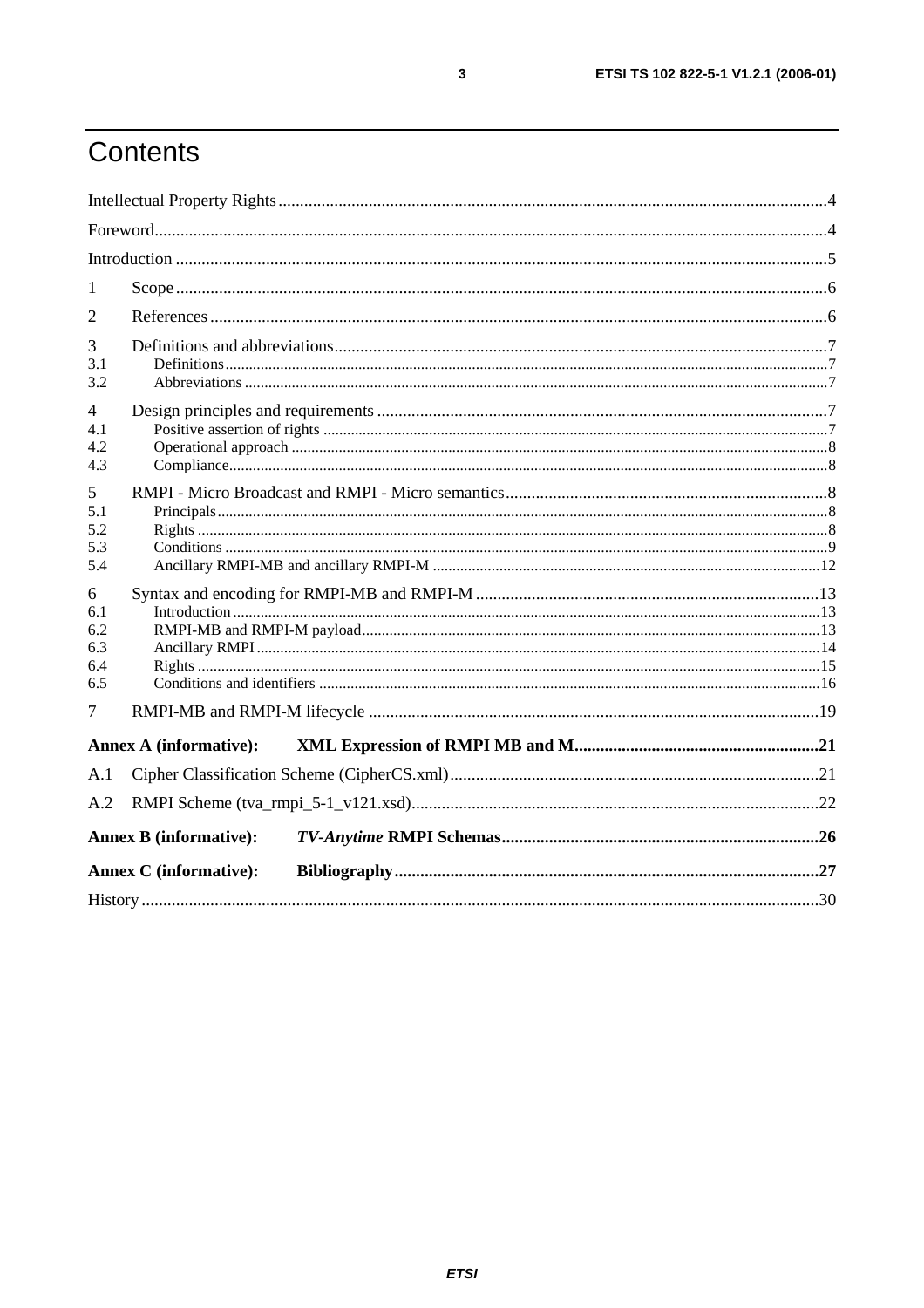IPRs essential or potentially essential to the present document may have been declared to ETSI. The information pertaining to these essential IPRs, if any, is publicly available for **ETSI members and non-members**, and can be found in ETSI SR 000 314: *"Intellectual Property Rights (IPRs); Essential, or potentially Essential, IPRs notified to ETSI in respect of ETSI standards"*, which is available from the ETSI Secretariat. Latest updates are available on the ETSI Web server (<http://webapp.etsi.org/IPR/home.asp>).

Pursuant to the ETSI IPR Policy, no investigation, including IPR searches, has been carried out by ETSI. No guarantee can be given as to the existence of other IPRs not referenced in ETSI SR 000 314 (or the updates on the ETSI Web server) which are, or may be, or may become, essential to the present document.

### Foreword

This Technical Specification (TS) has been produced by Joint Technical Committee (JTC) Broadcast of the European Broadcasting Union (EBU), Comité Européen de Normalisation ELECtrotechnique (CENELEC) and the European Telecommunications Standards Institute (ETSI).

NOTE: The EBU/ETSI JTC Broadcast was established in 1990 to co-ordinate the drafting of standards in the specific field of broadcasting and related fields. Since 1995 the JTC Broadcast became a tripartite body by including in the Memorandum of Understanding also CENELEC, which is responsible for the standardization of radio and television receivers. The EBU is a professional association of broadcasting organizations whose work includes the co-ordination of its members' activities in the technical, legal, programme-making and programme-exchange domains. The EBU has active members in about 60 countries in the European broadcasting area; its headquarters is in Geneva.

European Broadcasting Union CH-1218 GRAND SACONNEX (Geneva) Switzerland Tel: +41 22 717 21 11 Fax: +41 22 717 24 81

The present document is part 5, sub-part 1, of a multi-part deliverable covering Broadcast and On-line Services: Search, select, and rightful use of content on personal storage systems ("*TV-Anytime*"), as identified below:

- Part 1: "Benchmark Features";
- Part 2: "System description";
- Part 3: "Metadata";
- Part 4: "Content referencing":
- Part 5: "Rights Management and Protection (RMP)";

**Sub-part 1: "Information for Broadcast Applications";** 

Sub-part 2: "RMPI binding";

- Part 6: "Delivery of metadata over a bi-directional network";
- Part 7: "Bi-directional metadata delivery protection";
- Part 8: "Phase 2 Interchange Data Format";
- Part 9: "Phase 2 Remote Programming".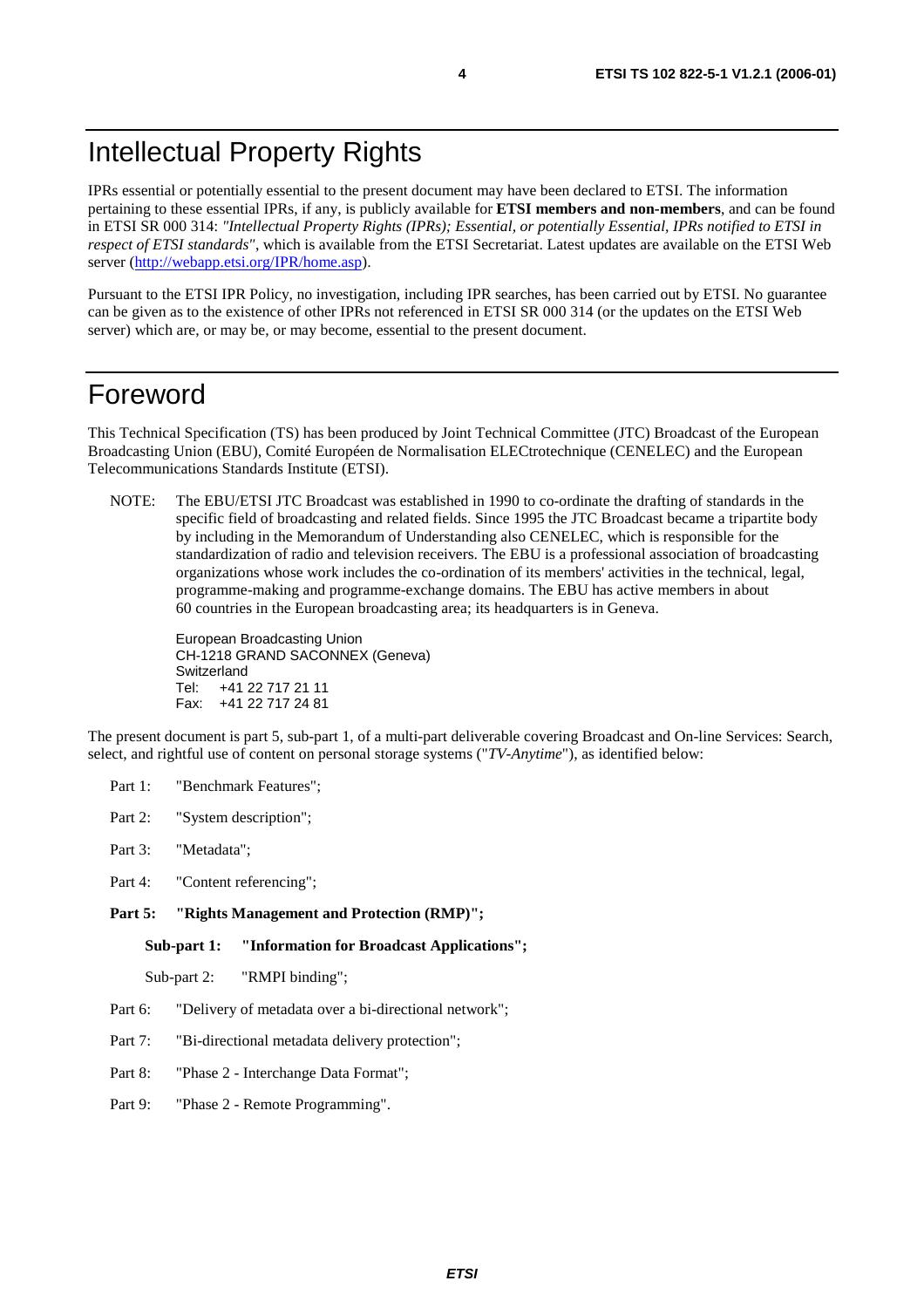### Introduction

The present document is based on a submission by the *TV-Anytime* forum ([http://www.tv-anytime.org](http://www.tv-anytime.org/)).

The present document specifies the minimum set of usage rules and conditions required to enable protection of broadcast digital television content within a TVA Rights Management and Protection (RMP) compliant domain. When associated with a broadcast signal, RMP Information (RMPI) for Broadcast Applications is called RMPI-Micro Broadcast (RMPI-MB). When associated with content present in a TVA RMP compliant domain (post broadcast/acquisition) it is called RMPI-Micro (RMPI-M).

RMPI for Broadcast Applications can be used in conjunction with both free-to-air broadcasts and broadcasts protected by CA or DRM systems.



**Figure 1: RMPI in the broadcast environment** 

In figure 1, transfer of content from one RMP domain to another is not regulated by the RMPI-M/MB but the use of this content is.

*"TV-Anytime"* (TVA) is a synchronized set of specifications established by the *TV-Anytime* Forum. TVA features enable the search, selection, acquisition and rightful use of content on local and/or remote personal storage systems from both broadcast and online services.

TS 102 822-1 [1] and TS 102 822-2 [2] set the context and system architecture in which the standards for Metadata, Content referencing, Bi-directional metadata and Metadata protection are to be implemented in the *TV-Anytime* environment. TS 102 822-1 [1] provides benchmark business models against which the *TV-Anytime* system architecture is evaluated to ensure that the specification enable key business applications. TS 102 822-2 [2] presents the *TV-Anytime* System Architecture. These two documents are placed ahead of the others for their obvious introductory value. Note that these first two documents are largely informative, while the remainder of the series is normative.

The features are supported and enabled by the specifications for Metadata (TS 102 822-3 [3]), Content Referencing (TS 102 822-4 [4]), Rights Management (TS 102 822-5 [5]), Bi-directional Metadata Delivery (TS 102 822-6 [6]) and Protection (TS 102 822-7 [7]), Interchange Data Format (TS 102 822-8 [8]) and Remote Programming (TS 102 822-9 [9]). The present document is to be used by manufacturers, service providers and content providers for the implementation of the Phase 1 features of the *TV-Anytime* specifications.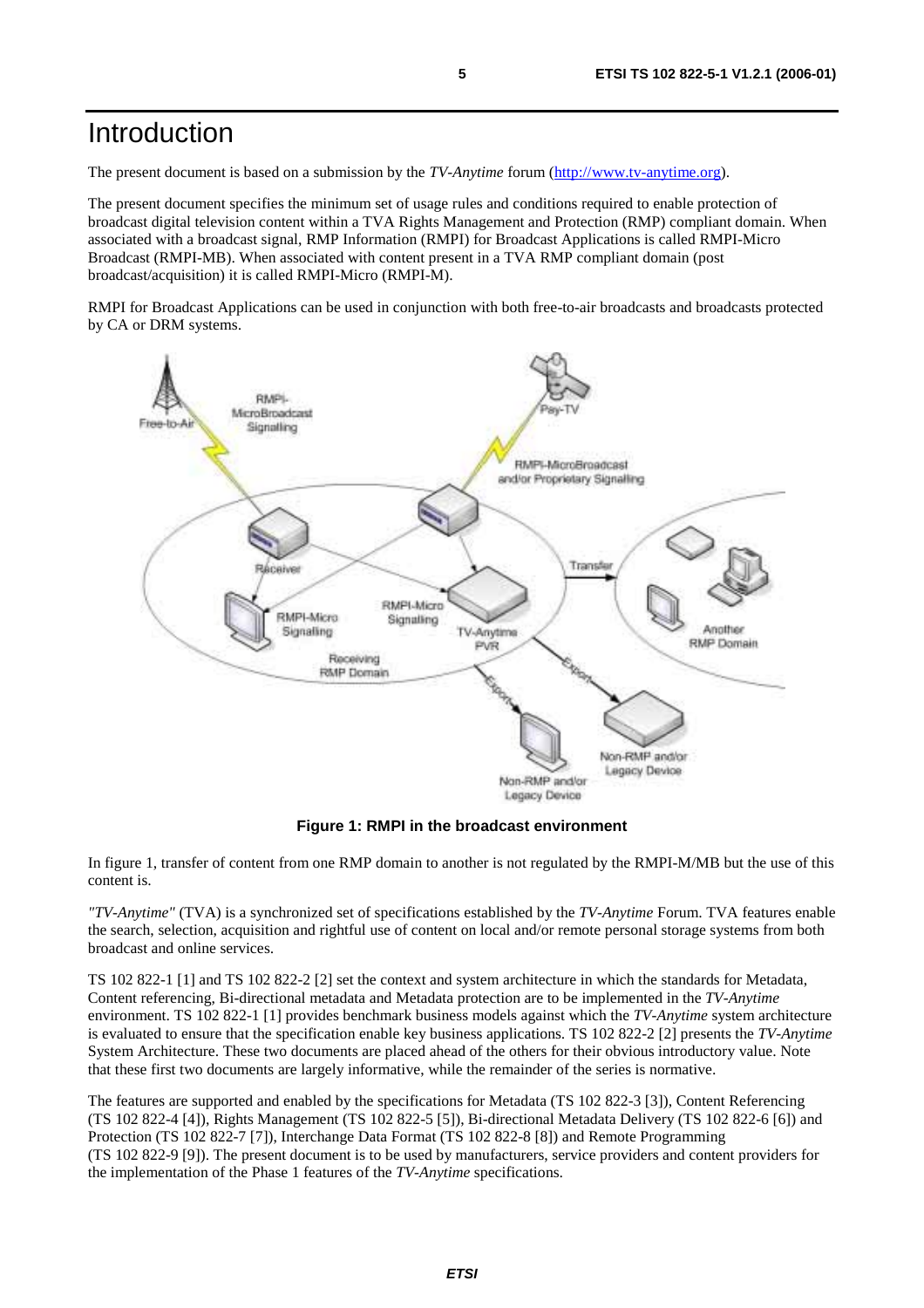### 1 Scope

RMPI for Broadcast Applications, made up of RMPI-Micro Broadcast and RMPI-Micro, is a component of the TV-Anytime Rights Management and Protection system suite of specifications.

The present document provides the semantics, syntax and encoding for the usage rights, controls and permissions to be conveyed in RMPI-MB and RMPI-M.

### 2 References

The following documents contain provisions which, through reference in this text, constitute provisions of the present document.

- References are either specific (identified by date of publication and/or edition number or version number) or non-specific.
- For a specific reference, subsequent revisions do not apply.
- For a non-specific reference, the latest version applies.

Referenced documents which are not found to be publicly available in the expected location might be found at <http://docbox.etsi.org/Reference>.

- [1] ETSI TS 102 822-1: "Broadcast and On-line Services: Search, select, and rightful use of content on personal storage systems ("TV-Anytime"); Part 1: Benchmark Features".
- [2] ETSI TS 102 822-2: "Broadcast and On-line Services: Search, select, and rightful use of content on personal storage systems ("TV-Anytime"); Part 2: System description".
- [3] ETSI TS 102 822-3 (all sub-parts): "Broadcast and On-line Services: Search, select, and rightful use of content on personal storage systems ("TV-Anytime"); Part 3: Metadata".
- [4] ETSI TS 102 822-4: "Broadcast and On line Services: Search, select, and rightful use of content on personal storage systems ("TV-Anytime"); Part 4: Content referencing".
- [5] ETSI TS 102 822-5 (all sub-parts): "Broadcast and On-line Services: Search, select, and rightful use of content on personal storage systems ("TV-Anytime"); Part 5: Rights Management and Protection (RMP)".
- [6] ETSI TS 102 822-6 (all sub-parts): "Broadcast and On-line Services: Search, select, and rightful use of content on personal storage systems ("TV Anytime"); Part 6: Delivery of metadata over a bi-directional network".
- [7] ETSI TS 102 822-7: "Broadcast and On-line Services: Search, select, and rightful use of content on personal storage systems ("TV-Anytime Phase 1"); Part 7: Bi-directional metadata delivery protection".
- [8] ETSI TS 102 822-8: "Broadcast and On-line Services: Search, select, and rightful use of content on personal storage systems ("TV Anytime"); Part 8: Phase 2 - Interchange Data Format".
- [9] ETSI TS 102 822-9: "Broadcast and On-line Services: Search, select, and rightful use of content on personal storage systems ("TV-Anytime"); Part 9: Phase 2 - Remote Programming".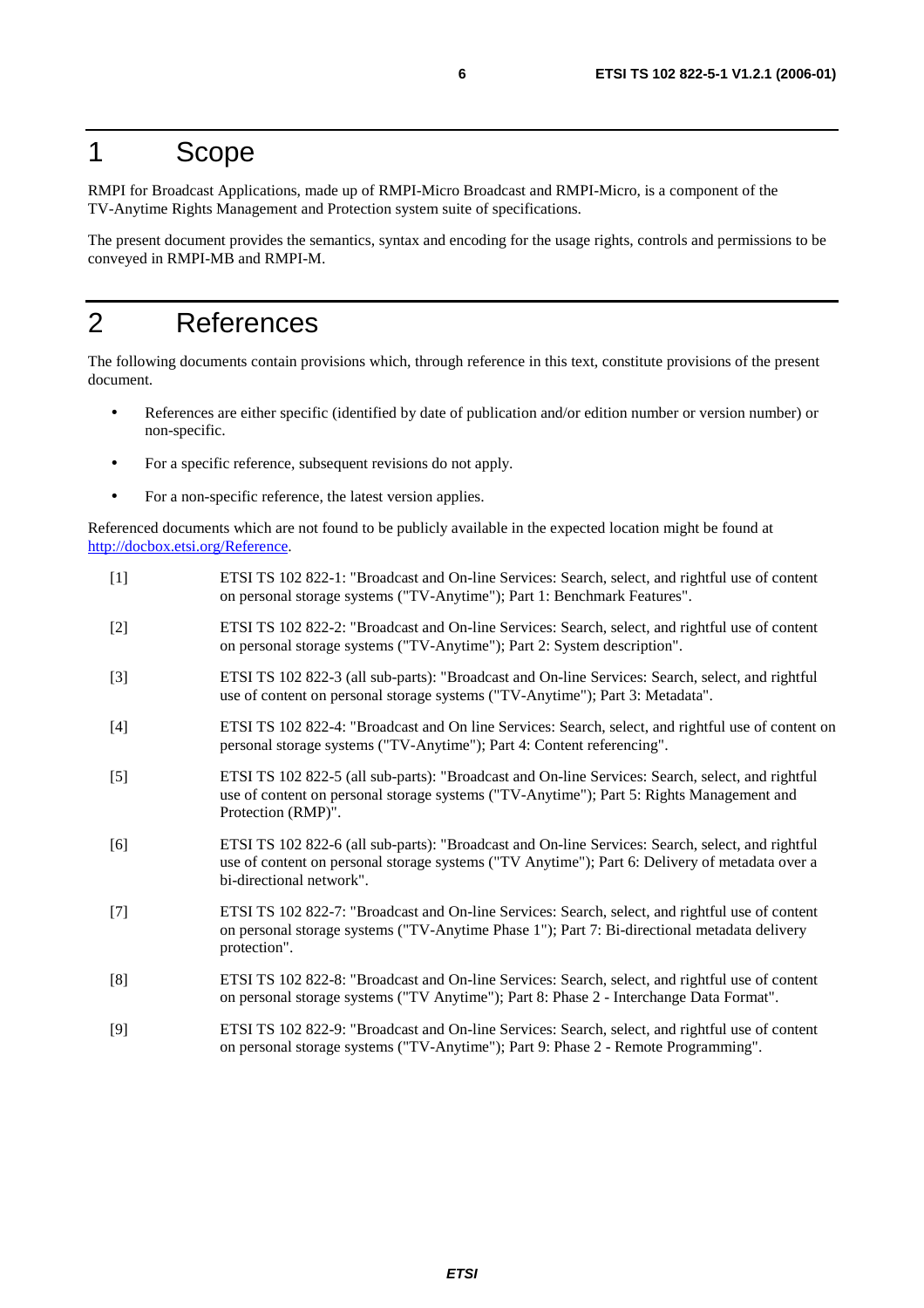### 3.1 Definitions

For the purposes of the present document, the following terms and definitions apply:

**compliance body:** legal entity that adopts the specification and enforces a compliance regime

**conditions:** limitations on rights

**grant:** combination of one principal, one or more rights and zero or more conditions

**principals:** entities that perform actions

**rights:** actions that can be performed using a given piece of content

**RMP-domain:** set of TVA RMP-compliant devices that are **securely bound** to each other for the purpose of exchanging protected content

NOTE: It is an instance of a principal. The rules for creating and managing domains are outside the scope of the present document.

#### 3.2 Abbreviations

For the purposes of the present document, the following abbreviations apply:

| <b>AES</b>     | <b>Advanced Encryption Standard</b>                              |
|----------------|------------------------------------------------------------------|
| bslbf          | bit string left bit first                                        |
| CA.            | <b>Conditional Access</b>                                        |
| <b>CCI</b>     | Copy Control Information                                         |
| CSA            | Common Scrambling Algorithm                                      |
| <b>DRM</b>     | Digital Rights Management                                        |
| <b>DVB</b>     | The Digital Video Broadcasting Project                           |
| HD             | <b>High Definition</b>                                           |
| <b>HDCP</b>    | High bandwidth Digital Content Protection system                 |
| <b>HDMI</b>    | High Definition Multimedia Interface                             |
| M <sub>2</sub> | Multi-2 encryption algorithm                                     |
| <b>RMP</b>     | <b>Rights Management and Protection</b>                          |
| <b>RMPI</b>    | Rights Management and Protection Information                     |
| RMPI-M         | Rights Management and Protection Information Micro               |
| RMPI-MB        | Rights Management and Protection Information Micro for Broadcast |
| SD.            | <b>Standard Definition</b>                                       |
| <b>TVA</b>     | TV-Anytime                                                       |
| uimsbf         | unsigned integer most significant bit first                      |
| <b>VCR</b>     | Video Cassette Recorder                                          |

# 4 Design principles and requirements

#### 4.1 Positive assertion of rights

In TV-Anytime RMPI-MB rights are positively asserted and never implied. These rights are granted to the RMP System and not to a person. When a right is exercised, asserted conditions are validated. If those asserted conditions are not met then the right cannot be exercised, e.g. a user could hit pause without asking for permission, however hitting play after pause would cause the conditions to be validated and the rights to be acquired. If conditions are not asserted, then they do not constrain the rights.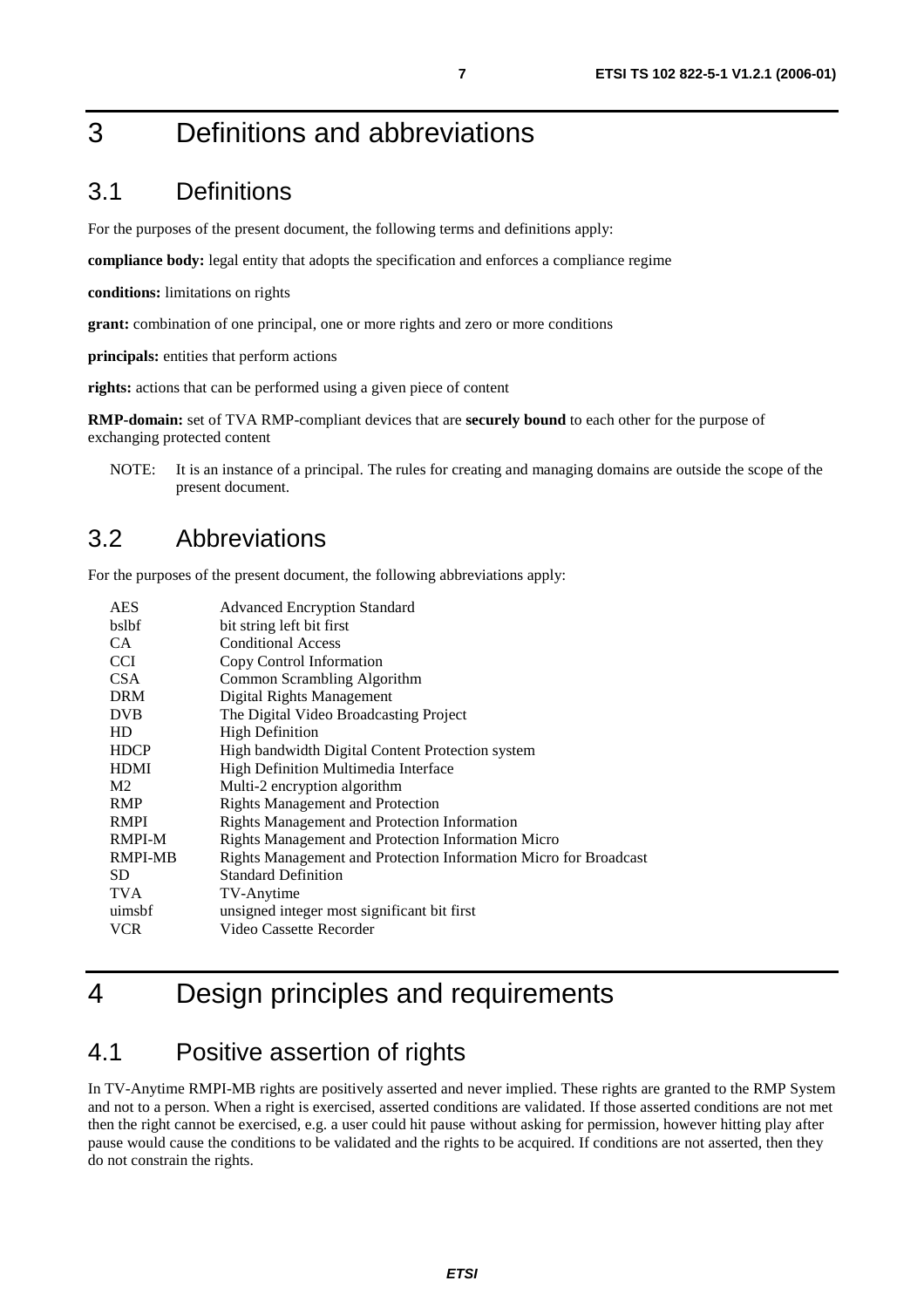### 4.2 Operational approach

The RMPI-MB and RMPI-M focus on the usage of content as opposed to the movement of content. As a consequence there is no notion of copy within the secure RMP-compliant domain as only those principals that have been granted rights to use the content are given access to the content under the conditions expressed in RMPI-MB and RMPI-M.

Usage of the content under the protection of the RMP system is explicitly defined and regulated. In the event that the broadcaster wishes to allow the content to leave the protection of the RMP system it is expressible with RMPI-MB and RMPI-M as an Export with appropriate conditions. One significant reason to permit this is to allow content to be consumed on legacy devices.

### 4.3 Compliance

TV-Anytime RMP does not mandate specific implementations or compliance and robustness rules. There are certain parameters in the specification that are left for assignment by the compliance bodies; for example geographic control, RMP domain identifier, single point of control identifier and security level. It is anticipated that compliance bodies that adopt the specification will define implementation requirements and associated compliance regimes to meet the needs of their respective environments. Compliance bodies may even choose an alternative encoding for RMPI-M or MB (e.g. XML expression given in annex A).

# 5 RMPI - Micro Broadcast and RMPI - Micro semantics

### 5.1 Principals

Table 1 gives the Principals that can be used by a broadcaster when granting rights with RMPI-MB and RMPI-M.

| <b>Principal</b> | <b>Definition</b>                                                                         |  |
|------------------|-------------------------------------------------------------------------------------------|--|
| Receiving Domain | The receiving domain is the first TVA RMP-compliant domain that receives the content and  |  |
|                  | associated RMPI-MB via broadcast. Once the content is in the domain, the receiving domain |  |
|                  | lis explicitly identified.                                                                |  |
| Any Domain       | Any TVA RMP-compliant domain that can respond to the usage conditions stated within       |  |
|                  | <b>RMPI-MB and RMPI-M.</b>                                                                |  |

#### **Table 1: Principals being used by broadcasters**

### 5.2 Rights

The set of rights listed in table 2, depending on their applied conditions, can be used to enable users to access content via a range of devices under a variety of different usage models. Note that terms PLAY and EXPORT below can both be used to enable content viewing, but under different consumption environments or constraints.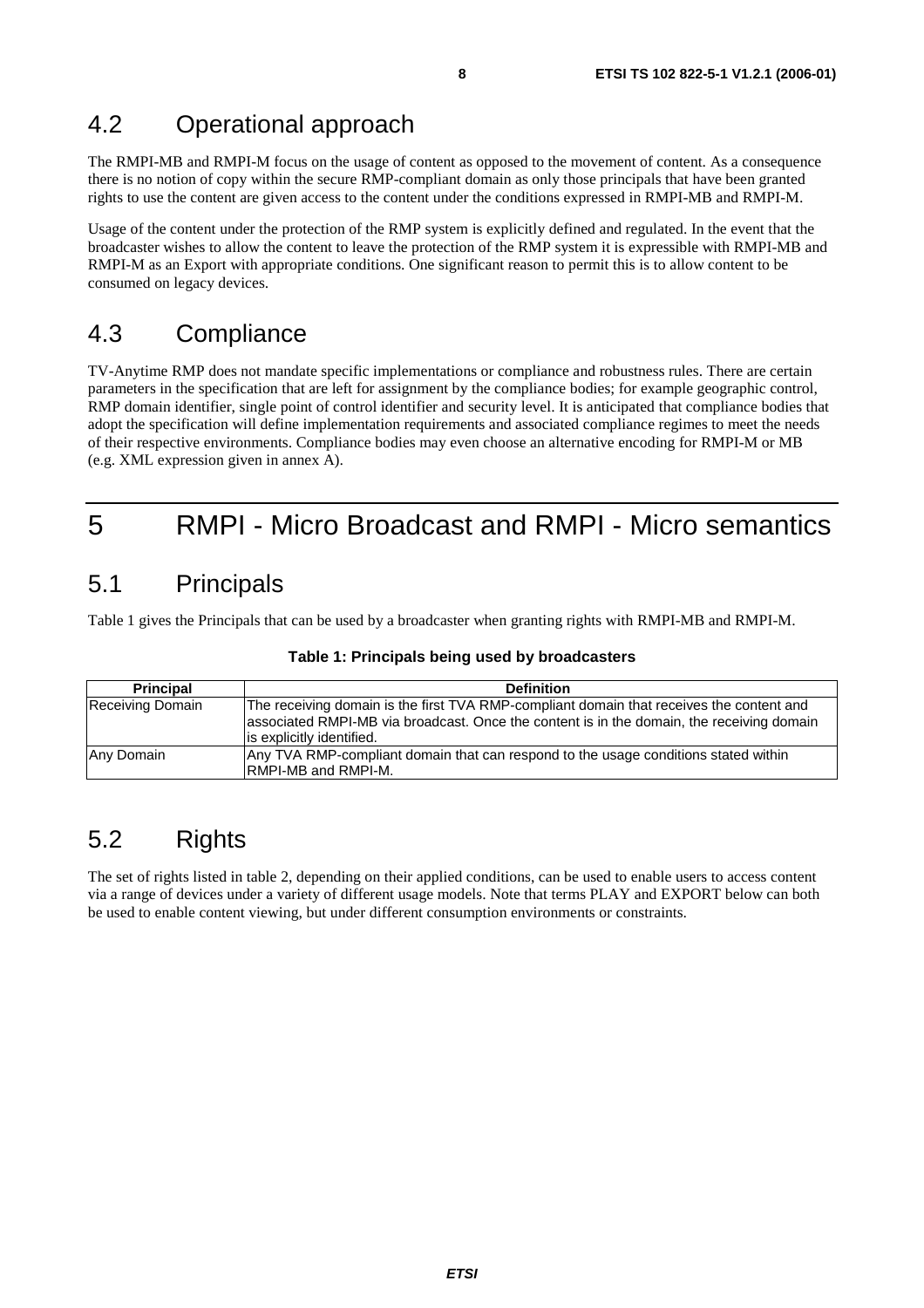**Table 2: Rights** 

| <b>Right</b>               | <b>Description</b>                                                                                    |
|----------------------------|-------------------------------------------------------------------------------------------------------|
| Play                       | "Play" is the right to derive a transient and directly perceivable representation of content within   |
|                            | the TVA RMP domain.                                                                                   |
|                            | NOTE:<br>If the device that creates the human perceptible rendition of the content is not a TVA       |
|                            | RMP device (e.g. an analogue television set), then this right is not applicable. In that              |
|                            | case the appropriate right is required (see Analogue Export, Digital Export SD and                    |
|                            | Digital Export HD).                                                                                   |
| Analogue Export            | "Analogue export" is the right to create a user accessible analogue signal representing the           |
|                            | content as an output, and thus outside of the TVA RMP system. An example of an analogue               |
|                            | export would be sending the content over S-Video to a VCR or TV.                                      |
|                            | NOTE:<br>Until such time as there are more display devices that are directly under the control of     |
|                            | RMP systems, the broadcaster is encouraged to allow analogue export with                              |
|                            | appropriate conditions or consumers will be unable to use their legacy analogue                       |
|                            | systems to create a viewable version of the programme.                                                |
| <b>Digital Export</b>      | "Digital Export Standard Definition" is the right to create a Standard Definition digital signal      |
| <b>Standard Definition</b> | representing the content as an output outside of the TVA RMP system. An example of a Digital          |
| (SD)                       | Export SD would be sending the content over a legacy digital output to a display or recorder with     |
|                            | a standard definition digital input.                                                                  |
|                            | NOTE:<br>If the consumer has digital devices outside the scope of the TVA RMP system, this            |
|                            | right with appropriate conditions must be granted for those devices to be able to                     |
|                            | receive the content.                                                                                  |
| Digital Export High        | "Digital Export High Definition" is the right to create a High Definition digital signal representing |
| Definition (HD)            | the content as an output outside of the TVA RMP system. An example of a Digital Export HD             |
|                            | would be sending the content over a legacy digital output to a display or recorder with a high        |
|                            | definition digital input.                                                                             |
|                            | NOTE 1: If the consumer has digital devices outside the scope of the TVA RMP system, this             |
|                            | right with appropriate conditions must be granted for those devices to be able to                     |
|                            | receive the content.                                                                                  |
|                            | NOTE 2:<br>If both the Digital Export SD and Digital Export HD rights are granted, this is known as   |
|                            | the Digital Export Any Definition Right. This means that any definition/resolution is                 |
|                            | permitted for digital export.                                                                         |
|                            | NOTE 3: It is the compliance body that establishes which resolutions are HD and which ones            |
|                            | are not.                                                                                              |
| <b>Extend Rights</b>       | This right allows the RMP System to apply additional rights to the content. The absence of this       |
|                            | right means that only the originally transmitted rights may be applied.                               |
|                            | NOTE:<br>Conditions to this right include at most one identified source for those additional rights.  |
|                            | In the case that no condition is present with the right, then the RMP System                          |
|                            | implementation is permitted to extend rights based upon conditions specified by the                   |
|                            | compliance body.                                                                                      |

### 5.3 Conditions

Table 3 gives the Conditions that can be used by a broadcaster when granting rights with RMPI-MB and RMPI-M.

#### **Table 3: Conditions**

| <b>Condition</b>     |                | <b>Description</b>                                                                                                                                                                                                                                                                            | <b>Rights to which condition is</b><br>applicable                                                                                         |
|----------------------|----------------|-----------------------------------------------------------------------------------------------------------------------------------------------------------------------------------------------------------------------------------------------------------------------------------------------|-------------------------------------------------------------------------------------------------------------------------------------------|
| Geographical Control | body.<br>NOTE: | This condition limits the use of a right to within<br>one or more specified territories. The granularity<br>of territoriality is to be defined by the compliance<br>The present document assumes that<br>devices belong to a territory<br>regardless of where they are<br>physically located. | Play, Analogue Export, Digital Export<br>SD, Digital Export HD<br>This condition is expressed once and<br>applies to all of these rights. |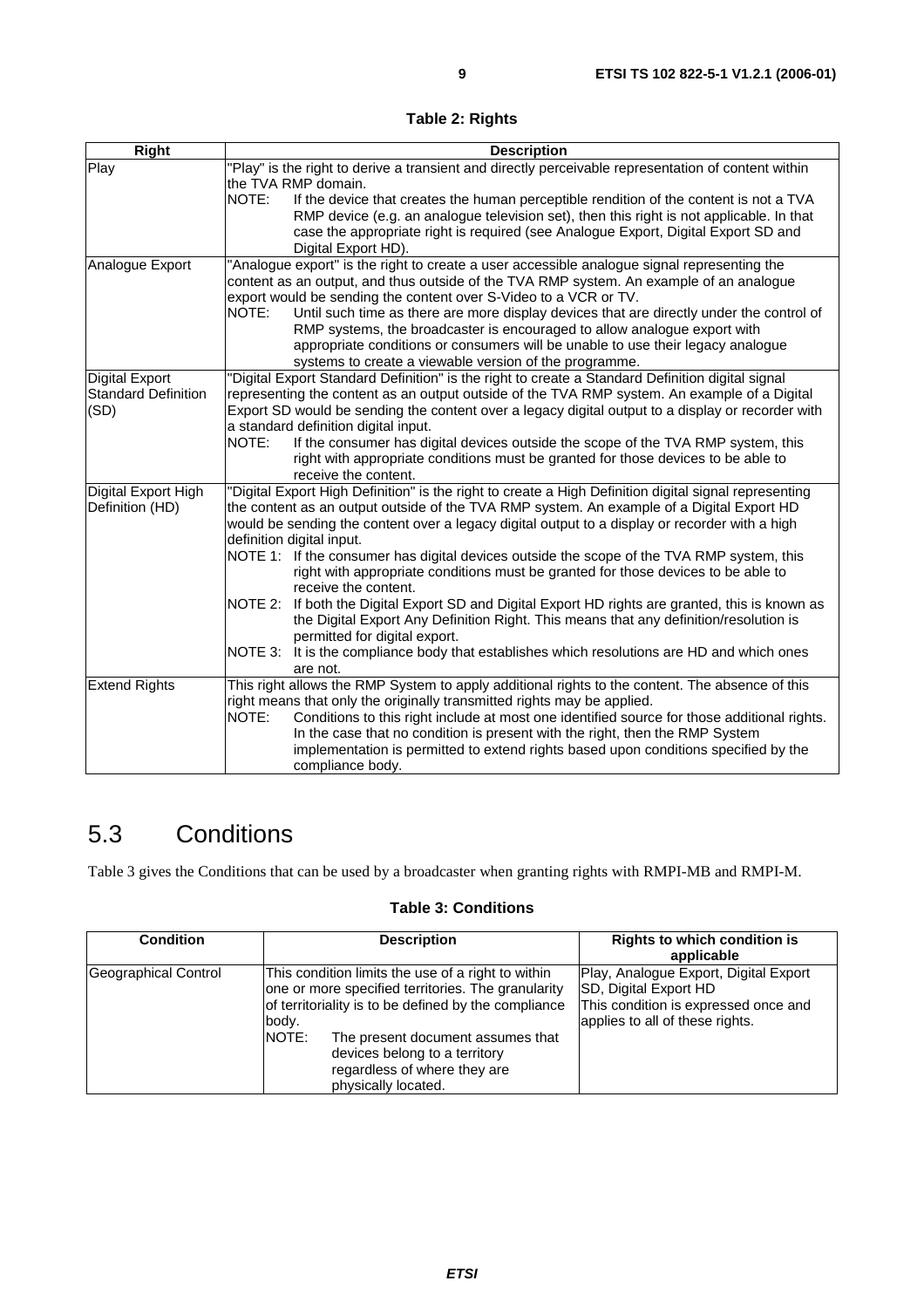| <b>Condition</b>                                             | <b>Description</b>                                                                                                                                                                                                                                                                                                                                                                                                                                                                                                                                                                                                                                                                                                                        | <b>Rights to which condition is</b><br>applicable                                                                                                                                                                                                                                                                                                                                                         |
|--------------------------------------------------------------|-------------------------------------------------------------------------------------------------------------------------------------------------------------------------------------------------------------------------------------------------------------------------------------------------------------------------------------------------------------------------------------------------------------------------------------------------------------------------------------------------------------------------------------------------------------------------------------------------------------------------------------------------------------------------------------------------------------------------------------------|-----------------------------------------------------------------------------------------------------------------------------------------------------------------------------------------------------------------------------------------------------------------------------------------------------------------------------------------------------------------------------------------------------------|
| Single Point of Control                                      | The purpose of this condition is to allow for<br>implementation of device-bound rights within the<br>TVA RMP domain.<br>If present in the broadcast this means that the<br>broadcaster intends that once the content enters<br>the TVA RMP domain, only one RMP entity can<br>make usage decisions about the content based<br>upon the expressed RMPI-MB.<br>Upon reception a received instance of content is<br>now married to a specific RMP entity and that<br>entity can no longer be changed. The entity is<br>then characterized by its identifier.                                                                                                                                                                                 | Play, Analogue Export, Digital Export<br>SD, Digital export HD<br>Only valid for the Receiving Domain<br>principal.<br>This condition is expressed once and<br>applies to all of these rights.                                                                                                                                                                                                            |
| <b>Physical Proximity</b>                                    | This condition limits the use of a right to RMP<br>compliant devices within close physical proximity<br>of the receiver that first received the broadcast<br>content. Close physical proximity is provisionally<br>defined as immediate vicinity e.g. limited to the<br>home network on the same local area network<br>and is not permitted to be transmitted over a<br>wide area network.                                                                                                                                                                                                                                                                                                                                                | Play, Analogue Export, Digital Export<br>SD, Digital Export HD<br>Only valid for the Receiving Domain<br>principal.<br>This condition is expressed once and<br>applies to all of these rights.                                                                                                                                                                                                            |
| <b>Buffer Duration</b>                                       | This condition limits the use of a right in such a<br>way that each frame of broadcast content is used<br>only within a specified duration after that frame<br>was broadcast. For instance, if a buffer duration<br>condition of 10 minutes were applied to the right<br>to play content broadcast taking place from 8:00<br>to 9:00, the content broadcast at 8:00 would be<br>playable until 8:10, the content broadcast at 8:25<br>would be playable until 8:35, and the content<br>broadcast at 9:00 would be playable until 9:10. If<br>a buffer duration condition of 0 were applied to<br>the right to play content broadcast from 8:00 to<br>9:00, the content would be only immediately<br>viewable, with no trick play allowed. | Play, Analogue Export, Digital Export<br>SD, Digital Export HD<br>This condition is expressed once and<br>applies to all of these rights.<br><b>Excludes Expiration Date</b><br>NOTE:<br>This condition is to be<br>evaluated continually at a<br>frequency to be defined by<br>the compliance body or the<br>implementer, and when the<br>condition is no longer met,<br>the right is no longer granted. |
| <b>Time Window Start Date</b><br>and Time Window End<br>Date | These conditions define the window of time<br>during which the rights are granted. It is defined<br>as absolute start time and absolute expiry time.                                                                                                                                                                                                                                                                                                                                                                                                                                                                                                                                                                                      | Play, Analogue Export, Digital Export<br>SD, Digital Export HD<br>These conditions are expressed once<br>and apply to all of these rights.<br>They do not refer to the Extend Rights.<br>Excludes Buffer Duration.                                                                                                                                                                                        |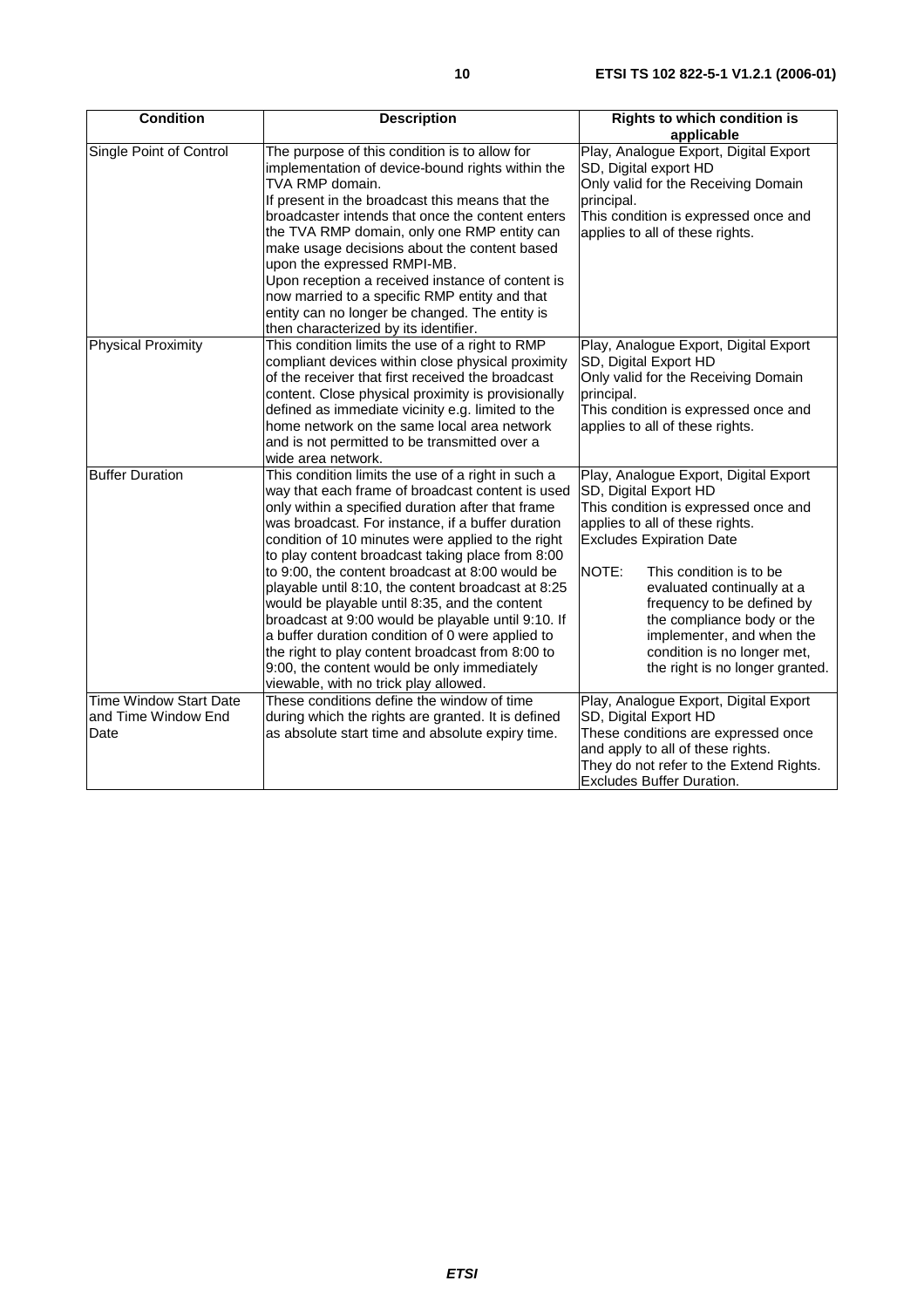| <b>Condition</b>                                            | <b>Description</b>                                                                                | <b>Rights to which condition is</b>                            |
|-------------------------------------------------------------|---------------------------------------------------------------------------------------------------|----------------------------------------------------------------|
|                                                             |                                                                                                   | applicable<br>Digital Export SD                                |
| <b>Standard Definition Digital</b><br><b>Export Control</b> | This condition forwards content management<br>rules to external content protection systems on     | This condition applies both to the Digital                     |
|                                                             | standard definition outputs whilst exercising the                                                 | <b>Export Standard Definition Right and</b>                    |
|                                                             | Digital Export SD right:                                                                          | the Digital Export Any Definition Right.                       |
|                                                             | for immediate viewing only                                                                        |                                                                |
|                                                             | bound to device or media for future                                                               | NOTE:<br>If the Digital Export Any                             |
|                                                             | viewing.<br>If the content is marked "for immediate viewing                                       | Definition Right is exercised,<br>then the most restrictive of |
|                                                             | only", then the external content protection                                                       | either SD or HD digital export                                 |
|                                                             | system should treat it as "do not store".                                                         | control is used.                                               |
|                                                             | If the content is marked "bound to device or                                                      |                                                                |
|                                                             | media for future viewing", then the external                                                      |                                                                |
|                                                             | content protection system is instructed to permit                                                 |                                                                |
|                                                             | the storage of the content as long as the<br>playback of that content is in the presence of the   |                                                                |
|                                                             | single device or media to which it was exported.                                                  |                                                                |
|                                                             | The content can be viewed as well as recorded                                                     |                                                                |
|                                                             | or stored.                                                                                        |                                                                |
|                                                             | NOTE:<br>This expression may be used to                                                           |                                                                |
|                                                             | enable HDCP on an HDMI output. CCI                                                                |                                                                |
|                                                             | bits can be used to signal this<br>information as follows: copy no more                           |                                                                |
|                                                             | for immediate viewing only, copy one                                                              |                                                                |
|                                                             | generation for bound to device or                                                                 |                                                                |
|                                                             | media for future viewing, and copy                                                                |                                                                |
|                                                             | control not asserted if the condition is                                                          |                                                                |
|                                                             | not present.                                                                                      |                                                                |
| <b>High Definition Digital</b><br><b>Export Control</b>     | This condition forwards content management<br>rules to external content protection systems on     | Digital Export HD                                              |
|                                                             | high definition outputs whilst exercising the                                                     | NOTE:<br>If Digital Export Any                                 |
|                                                             | Digital Export HD right:                                                                          | Definition Right is exercised,                                 |
|                                                             | for immediate viewing only                                                                        | then the most restrictive of                                   |
|                                                             | bound to device or media for future                                                               | either SD or HD digital export                                 |
|                                                             | viewing.                                                                                          | control is used.                                               |
|                                                             | If the content is marked "for immediate viewing<br>only", then the external content protection    |                                                                |
|                                                             | system should treat it as "do not store".                                                         |                                                                |
|                                                             | If the content is marked bound to device or                                                       |                                                                |
|                                                             | media for future viewing, then the external                                                       |                                                                |
|                                                             | content protection system is instructed to permit                                                 |                                                                |
|                                                             | the storage of the content as long as the                                                         |                                                                |
|                                                             | playback of that content is in the presence of that                                               |                                                                |
|                                                             | single device or media to which it was exported.<br>The content can be viewed as well as recorded |                                                                |
|                                                             | or stored.                                                                                        |                                                                |
|                                                             | NOTE:<br>This expression may be used to                                                           |                                                                |
|                                                             | enable HDCP on an HDMI output. CCI                                                                |                                                                |
|                                                             | bits can be used to signal this                                                                   |                                                                |
|                                                             | information as follows: copy no more<br>for immediate viewing only, copy one                      |                                                                |
|                                                             | generation for bound to device or                                                                 |                                                                |
|                                                             | media for future viewing, and copy                                                                |                                                                |
|                                                             | control not asserted if the condition is                                                          |                                                                |
|                                                             | not present.                                                                                      |                                                                |
| Analogue Export                                             | This condition forwards content management                                                        | Analogue Export                                                |
| Signalling                                                  | rules to external content protection systems:<br>for immediate viewing only<br>$\bullet$          |                                                                |
|                                                             | bound to device or media for future                                                               |                                                                |
|                                                             | viewing (includes immediate viewing).                                                             |                                                                |
| Analogue Standard                                           | This condition constrains the resolution of the                                                   | Analogue Export                                                |
| Definition (SD) control                                     | exported analogue signal. If set then Standard                                                    |                                                                |
|                                                             | Definition resolution only is permitted for an                                                    |                                                                |
|                                                             | analogue output.                                                                                  |                                                                |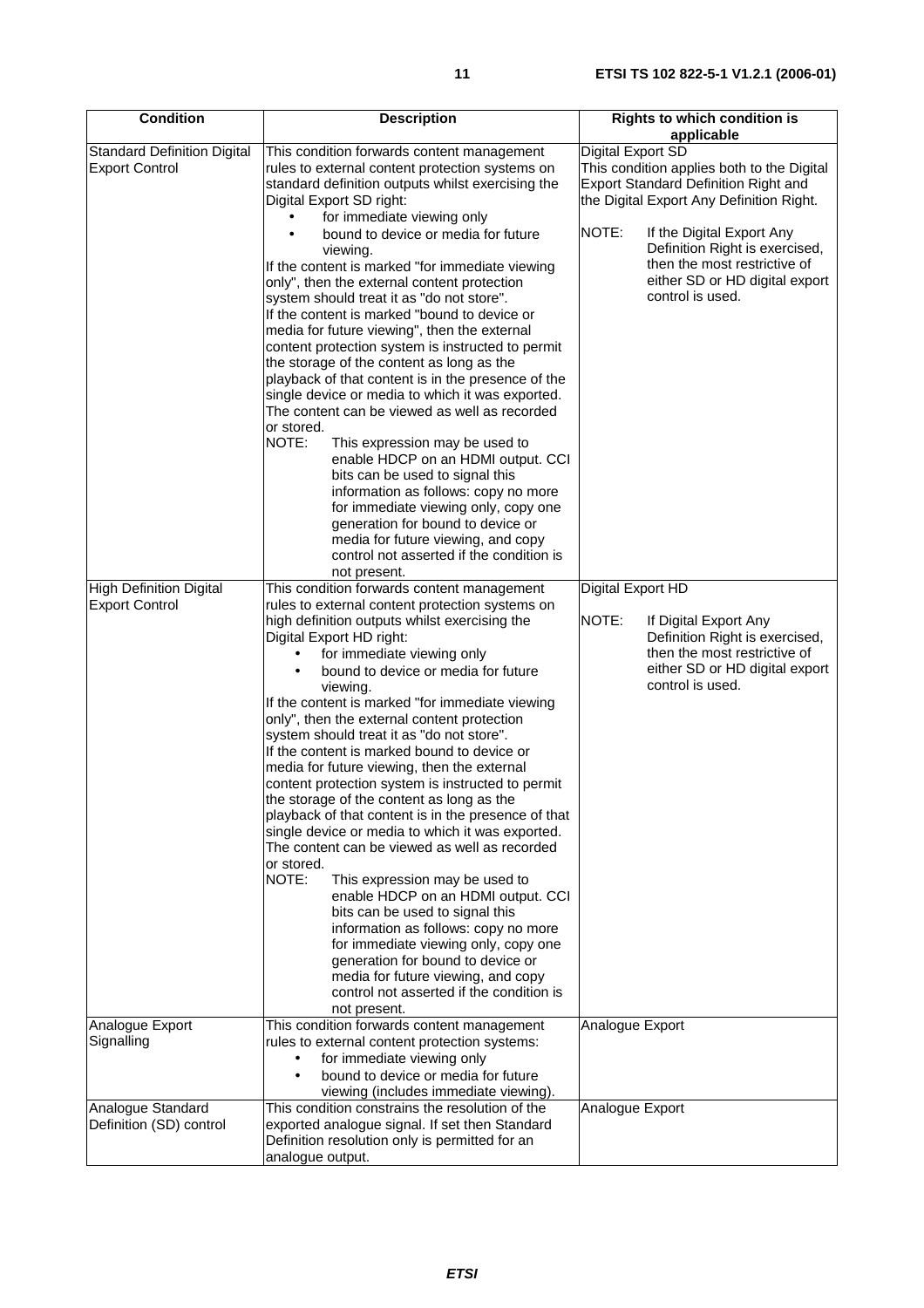| <b>Condition</b>                | <b>Description</b>                                                                                                                                                                                                                                                                                                                                                                                                                                                                                                                                                                                                                                                                   | <b>Rights to which condition is</b><br>applicable                                                                                                                                                 |
|---------------------------------|--------------------------------------------------------------------------------------------------------------------------------------------------------------------------------------------------------------------------------------------------------------------------------------------------------------------------------------------------------------------------------------------------------------------------------------------------------------------------------------------------------------------------------------------------------------------------------------------------------------------------------------------------------------------------------------|---------------------------------------------------------------------------------------------------------------------------------------------------------------------------------------------------|
| <b>Security Level</b>           | This condition constrains the execution of rights<br>based on the invoked components robustness<br>level. Security levels are to be based upon the<br>aggregate robustness of all invoked components<br>needed to exercise a right.                                                                                                                                                                                                                                                                                                                                                                                                                                                  | Play, Analogue Export, Digital Export<br>SD, Digital Export HD, Extend Rights<br>Each grant may have a specific security<br>level.                                                                |
| Simultaneous Rendering<br>Count | This condition limits the number of simultaneous<br>Plays, Analogue Exports and Digital Exports of<br>content within a domain. For purposes of this<br>condition a Play counts as a rendering, an<br>Analogue Export counts as a rendering, a Digital<br>Export SD counts as a rendering and a Digital<br>Export HD counts as a rendering.<br>NOTE:<br>It is expected that this condition will be<br>used in conjunction with the Single<br>Point of Control condition. However<br>there may be implementations<br>whereby Simultaneous Rendering<br>Count is used on its own (e.g. there<br>may be a secure simultaneous render<br>counter service available within the<br>domain). | Play, Analogue Export, Digital Export<br>SD, Digital Export HD<br>Only valid if principal is Receiving<br>Domain<br>This condition is being expressed once<br>and applies to all of these rights. |
| Source of additional rights     | This condition identifies the authority which may<br>assign new rights to the content.                                                                                                                                                                                                                                                                                                                                                                                                                                                                                                                                                                                               | <b>Extend Rights</b>                                                                                                                                                                              |

### 5.4 Ancillary RMPI-MB and ancillary RMPI-M

Ancillary RMPI-MB and ancillary RMPI-M (table 4) do not convey usage rules or conditions, but carry further information that is required when handling the content.

| Ancillary RMPI-MB and ancillary RMPI-M | Information to be conveyed             | <b>Intent</b>                               |
|----------------------------------------|----------------------------------------|---------------------------------------------|
| <b>Scrambling Control</b>              |                                        | This is to control the scrambling of        |
|                                        |                                        | content when it enters and is               |
|                                        |                                        | stored in the RMP controlled                |
|                                        |                                        | domain. Content is not to be                |
|                                        |                                        | scrambled when stored in the                |
|                                        |                                        | RMP controlled domain. However              |
|                                        |                                        | it may be scrambled when                    |
|                                        |                                        | transmitted between devices or              |
|                                        |                                        | when bound to removable media.              |
|                                        | Maintain broadcast scrambling          | Self explanatory, do not add RMP<br>cipher. |
|                                        | Apply RMP cipher                       | Remove broadcast scrambling if              |
|                                        |                                        | any and apply RMP cipher.                   |
| Cipher algorithm                       | <b>AES</b>                             | To specify the cipher algorithm             |
|                                        | Camellia                               | used to (de)scramble the content            |
|                                        | DVB Common Scrambling Algorithm        | within the TVA RMP Domain.                  |
|                                        | v1                                     |                                             |
|                                        | DVB Common Scrambling Algorithm        |                                             |
|                                        | v2<br>3DES                             |                                             |
|                                        | M <sub>2</sub>                         |                                             |
|                                        | Cipher outside of the control of       |                                             |
|                                        | TV-Anytime RMP                         |                                             |
| Version of RMPI                        | Version of RMPI specification          | To identify version of RMPI                 |
|                                        |                                        | specification.                              |
| Origin of RMPI                         | Identifier/pointer to authority having | For forensic purposes; this is not          |
|                                        | granted rights                         | to authenticate the origin.                 |

#### **Table 4: Ancillary RMPI-MB and ancillary RMPI-M**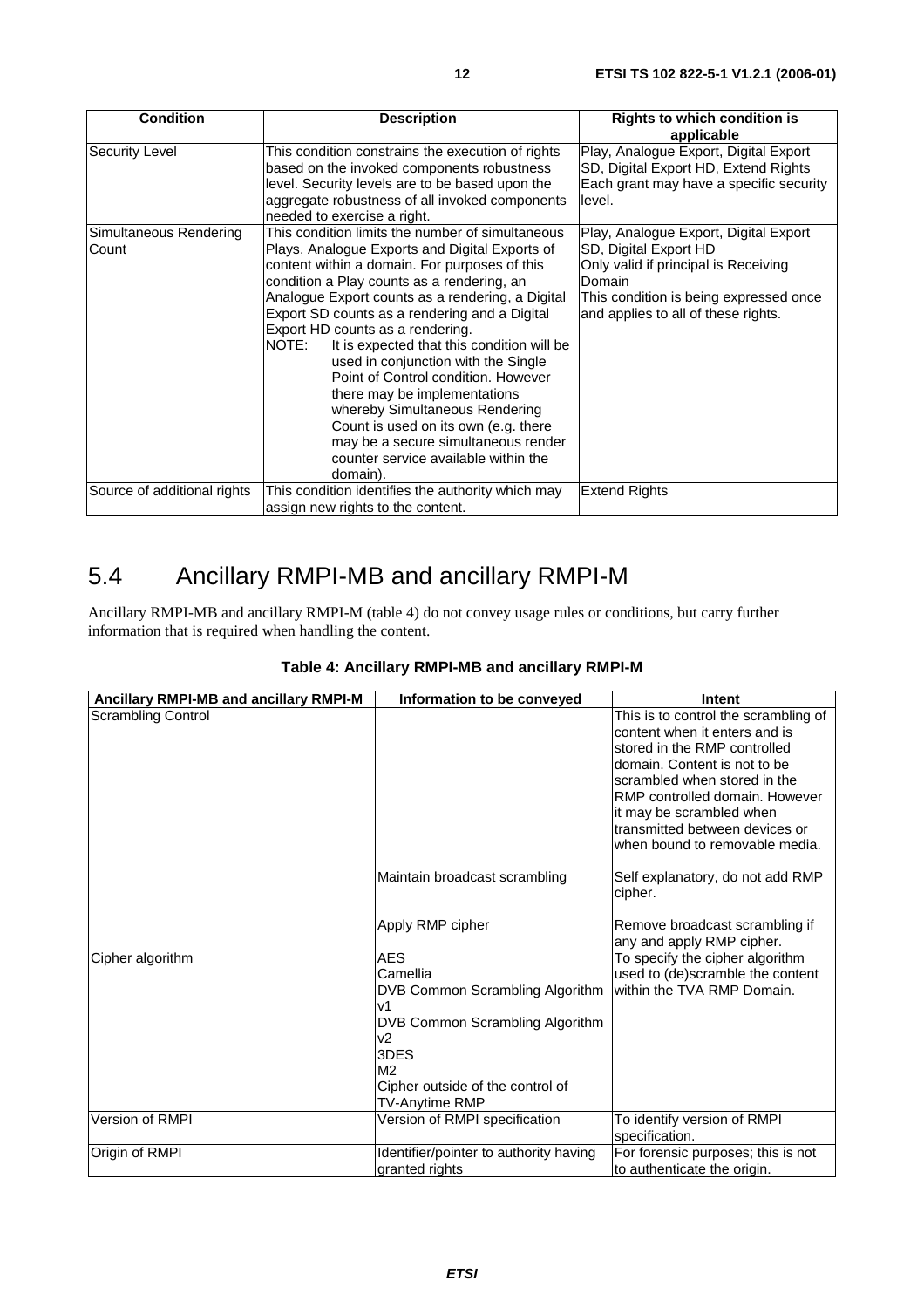# 6 Syntax and encoding for RMPI-MB and RMPI-M

### 6.1 Introduction

The syntax and encoding for the RMPI-MB and RMPI-M payload is given below. The payload describes the minimum set of usage rights and rules that can be conveyed alongside a digital television broadcast. It is composed of at most four grants including:

- A grant for the "Receiving Domain" that signals the rights and conditions that apply to content once it has entered a given "Receiving Domain". This grant excludes the "Extend Rights" right.
- A grant for "Any Domain" that signals the rights and conditions that apply to content once it has entered "Any Domain". This grant excludes the "Extend Rights" right.
- A grant for the "Receiving Domain" that signals the "Extend Rights" right and associated conditions.
- A grant for "Any Domain" that signals the "Extend Rights" right and associated conditions.

The last two grants are always identical and therefore share the same encoding.

The encoding of the payload allows for the signalling of all relevant conditions for each of the rights expressed in each respective grant. The encoding also allows signalling that no rights have been granted by assigning null values to the respective rights flags. For example, a broadcaster to signal that rights were granted to a "Receiving Domain", and not to "Any Domain", then "Any Domain" rights flags would be set to null. The result of this would be that only those devices in the "Receiving Domain" would have access to the content based on the grants, unless the "Extend Rights" right provided for the acquisition of additional rights.

The present document does not address binding of RMPI-MB and RMPI-M to content, nor does it define rules for conveying a multiplicity of grants within a broadcast stream. However the payload data structure has been defined with processing efficiency in mind. Should an implementer or compliance body choose to signal a multiplicity of RMPI-MB (for example to support a variety of conditions within a large set of geographic territories), it is recommended that the binding to content allows for fast identification of relevant RMPI-MB by the receiver.

### 6.2 RMPI-MB and RMPI-M payload

Table 5 describes the fixed encoding of RMPI-MB and RMPI-M.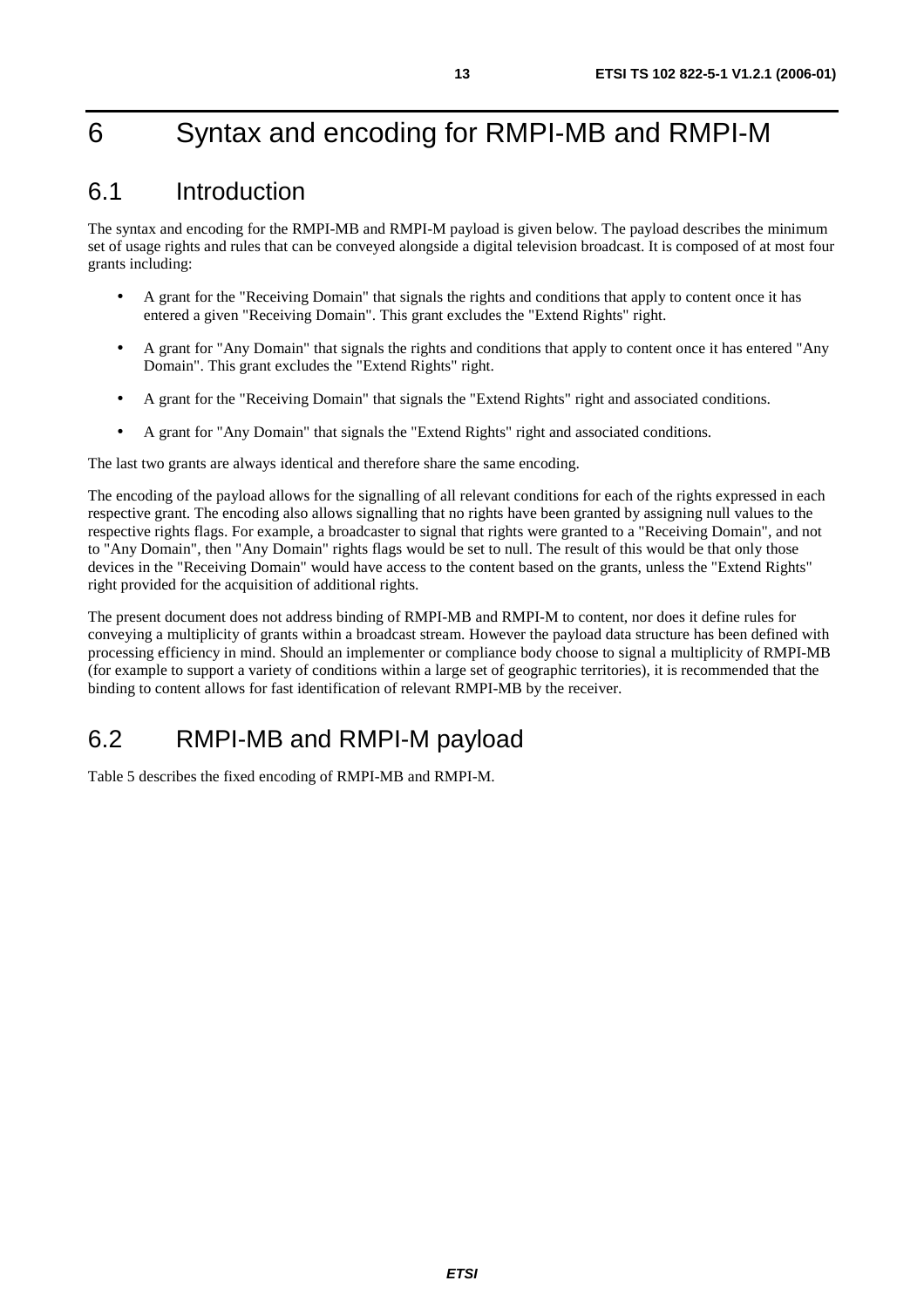| RMPI MB and RMPI M payload $()$<br>Ancillary RMPI<br>RMPI_type_flag<br>1<br>bslbf<br>15<br>Version_of_RMPI<br>bslbf |  |  |
|---------------------------------------------------------------------------------------------------------------------|--|--|
|                                                                                                                     |  |  |
|                                                                                                                     |  |  |
|                                                                                                                     |  |  |
|                                                                                                                     |  |  |
| Origin of RMPI<br>128<br>bslbf                                                                                      |  |  |
| Scrambling control<br>1<br>bslbf                                                                                    |  |  |
| $\overline{4}$<br>Cipher<br>bslbf                                                                                   |  |  |
| Extend Rights (Grant is common to Receiving                                                                         |  |  |
| Domain and Any Domain)                                                                                              |  |  |
| Extend_rights_flag<br>$\mathbf 1$<br>bslbf                                                                          |  |  |
| $\overline{2}$<br>Security_level<br>uimsbf                                                                          |  |  |
| 128<br>Source of additional rights<br>bslbf                                                                         |  |  |
| Grant to Receiving Domain                                                                                           |  |  |
| Domain ID<br>128<br>bslbf                                                                                           |  |  |
| Play_Right_flag<br>1<br>bslbf                                                                                       |  |  |
| Analogue_export_right_flag<br>$\mathbf{1}$<br>bslbf                                                                 |  |  |
| Digital_export_SD_right_flag<br>$\mathbf{1}$<br>bslbf                                                               |  |  |
| Digital_export_HD_right_flag<br>$\mathbf{1}$<br>bslbf                                                               |  |  |
| 2<br>Buffer_duration<br>bslbf                                                                                       |  |  |
| Security_level<br>2<br>uimsbf                                                                                       |  |  |
| Time_window_start_date<br>16<br>uimsbf                                                                              |  |  |
| Time_window_end_date<br>16<br>uimsbf                                                                                |  |  |
| Geographic_control<br>128<br>bslbf                                                                                  |  |  |
| Analoque_export_signalling<br>2<br>bslbf                                                                            |  |  |
| $\mathbf 1$<br>Analogue_SD_control<br>bslbf                                                                         |  |  |
| $\overline{a}$<br>Standard_Definition_digital_export_control<br>bslbf                                               |  |  |
| $\overline{a}$<br>High_Definition_digital_export_control<br>bslbf                                                   |  |  |
| $\mathbf{1}$<br>Reserved for future use<br>bslbf                                                                    |  |  |
| $\mathbf{1}$<br>Single point of control flag<br>bslbf                                                               |  |  |
| $\mathbf{1}$<br>Physical_proximity_flag<br>bslbf                                                                    |  |  |
| $\overline{4}$<br>Simultaneous rendering count<br>uimsbf                                                            |  |  |
| $\overline{2}$<br>Reserved for future use<br>bslbf                                                                  |  |  |
| Single_point_of_control_ID<br>128<br>bslbf                                                                          |  |  |
| Grant to Any Domain                                                                                                 |  |  |
| Play_Right_flag<br>$\mathbf 1$<br>bslbf                                                                             |  |  |
| Analoque_export_right_flaq<br>$\mathbf{1}$<br>bslbf                                                                 |  |  |
| Digital_export_SD_right_flag<br>$\mathbf 1$<br>bslbf                                                                |  |  |
| Digital_export_HD_right_flag<br>1<br>bslbf                                                                          |  |  |
| $\overline{a}$<br>Buffer_duration<br>bslbf                                                                          |  |  |
| Security_level<br>2<br>uimsbf                                                                                       |  |  |
| Time_window_start_date<br>16<br>uimsbf                                                                              |  |  |
| Time_window_end_date<br>16<br>uimsbf                                                                                |  |  |
| Geographic_control<br>128<br>bslbf                                                                                  |  |  |
| Analogue_export_signalling<br>2<br>bslbf                                                                            |  |  |
| Analogue_SD_control<br>1<br>bslbf                                                                                   |  |  |
| 2<br>Standard_Definition_digital_export_control<br>bslbf                                                            |  |  |
| 2<br>High_Definition_digital_export_control<br>bslbf                                                                |  |  |
| Reserved for future use<br>$\mathbf{1}$<br>bslbf                                                                    |  |  |
|                                                                                                                     |  |  |

#### **Table 5: RMPI-MB and RMPI-M codes**

### 6.3 Ancillary RMPI

**RMPI\_type\_flag:** This 1-bit field indicates the type of RMPI carried (table 6).

#### **Table 6: RMPI\_type\_flag**

| Value | <b>Meaning</b>                        |  |
|-------|---------------------------------------|--|
|       | <b>RMPI-Micro Broadcast (RMPI-MB)</b> |  |
|       | <b>RMPI-Micro (RMPI-M)</b>            |  |

**Version\_of\_RMPI:** This 15-bit field is used to identify the version of RMPI for future-proofing purposes. 15 bits for version to be allocated by compliance body.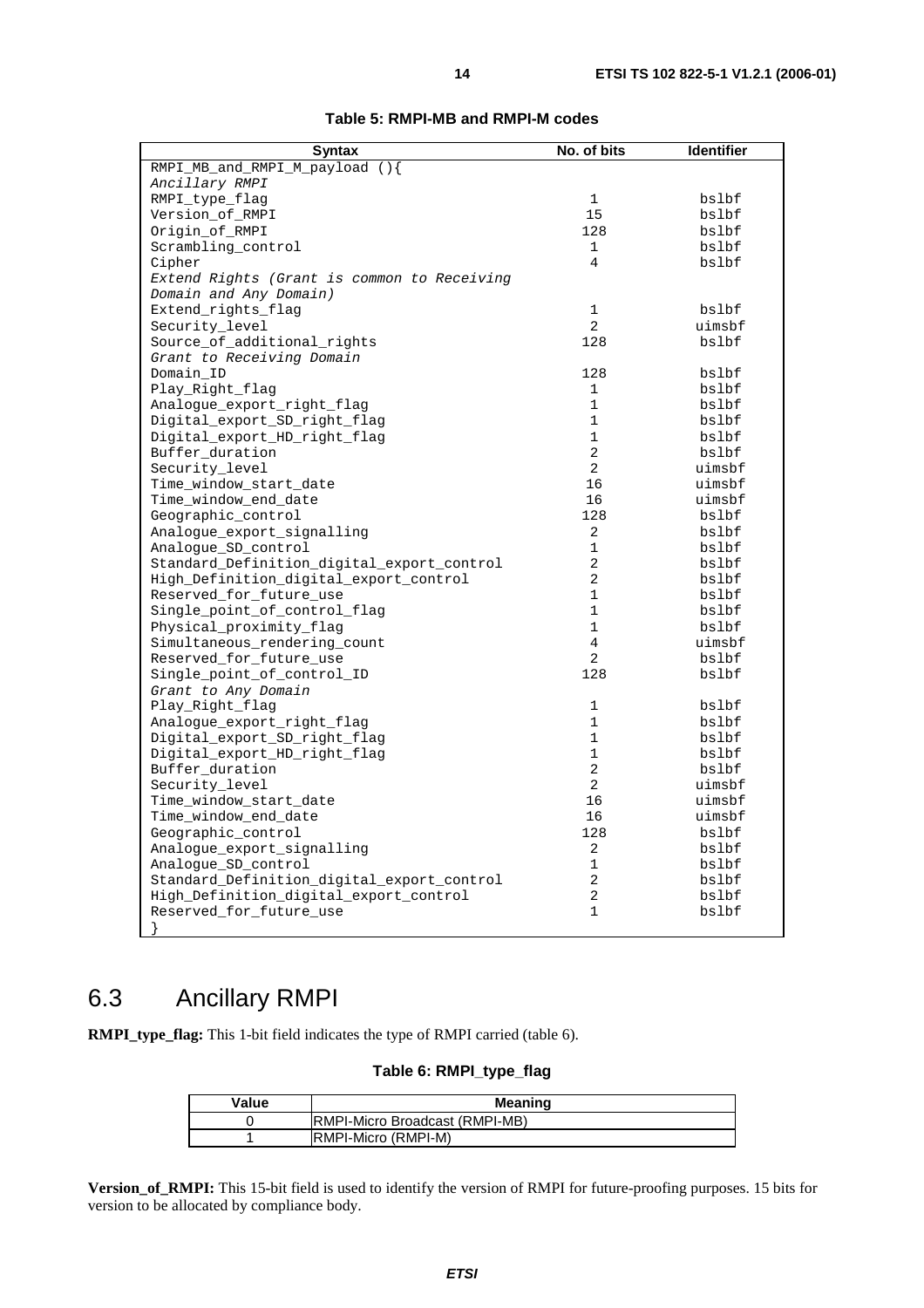**Origin of RMPI:** This 128-bit field is used to identify the entity that originated the RMPI. 128 bits to be allocated by compliance body.

**Scrambling\_control:** This 1-bit field indicates the scrambling policy to implement (table 7).

| Value | <b>Meaning for RMPI-MB</b>                                                                                                                                                                                                                                                      | <b>Meaning for RMPI-M</b>                                                                                                             |
|-------|---------------------------------------------------------------------------------------------------------------------------------------------------------------------------------------------------------------------------------------------------------------------------------|---------------------------------------------------------------------------------------------------------------------------------------|
| 0     | Maintain original scrambling status, including no<br>scrambling.<br>"cipher" field: cipher used in the broadcast.                                                                                                                                                               | Original scrambling status has been maintained,<br>lincluding no scrambling.<br>"cipher" field: cipher currently used on the content. |
|       | Change scrambling including replacing scrambling<br>"cipher" field: cipher to be used to scramble the<br>content.<br>It is assumed that the broadcast receiver knows<br>which scrambling algorithm is used to protect the<br>broadcast signal (e.g. DVB CSA for DVB receivers). | The original scrambling has been changed.<br>"cipher" field: cipher currently used on the content.                                    |

#### **Table 7: scrambling\_control**

**Cipher:** This 4-bit field specifies the cipher algorithm used to (de)scramble the content in the TVA RMP compliant domain (table 8).

| Value          | <b>Meaning</b>                                         |
|----------------|--------------------------------------------------------|
| 0x0            | No cipher.                                             |
| 0x1            | AES.                                                   |
| 0x2            | Camellia.                                              |
| 0x3            | IDVB CSA 1.                                            |
| 0x4            | IDVB CSA 2.                                            |
| 0x5            | 3DES.                                                  |
| 0x6            | M2.                                                    |
| 0x7            | Scrambling/descrambling outside of the control of RMP. |
| $0x8$ to $0xF$ | Reserved.                                              |

#### **Table 8: Cipher**

- NOTE 1: If the accompanying scrambling\_control field is set to 1, then only "No Cipher" (value 0x0), AES (value 0x1), Camellia (value 0x2) and "Scrambling/descrambling outside of the control of RMP" (value 0x7) can be employed. Values 0x0, 0x1, 0x2 indicate that content is descrambled and rescrambled using the appropriate cipher. Value 0x7 indicates that a custom cipher or super-scrambling is to be used.
- NOTE 2: Value 0x7 "Scrambling/descrambling outside of the control of RMP" includes super-scrambling whereby additional scrambling is applied to the already scrambled broadcast content at the time of entering the RMP Domain. It can be used in conjunction with "Single\_Point\_of\_Control\_ID" to determine the entity which is responsible for descrambling.

#### 6.4 Rights

**Extend\_rights\_flag:** This 1-bit field indicates whether the Extend Rights right is granted (table 9).

#### **Table 9: extend\_rights\_flag**

| Value | <b>Meaning</b>                      |
|-------|-------------------------------------|
|       | Extend Rights right is not granted. |
|       | Extend Rights right is granted.     |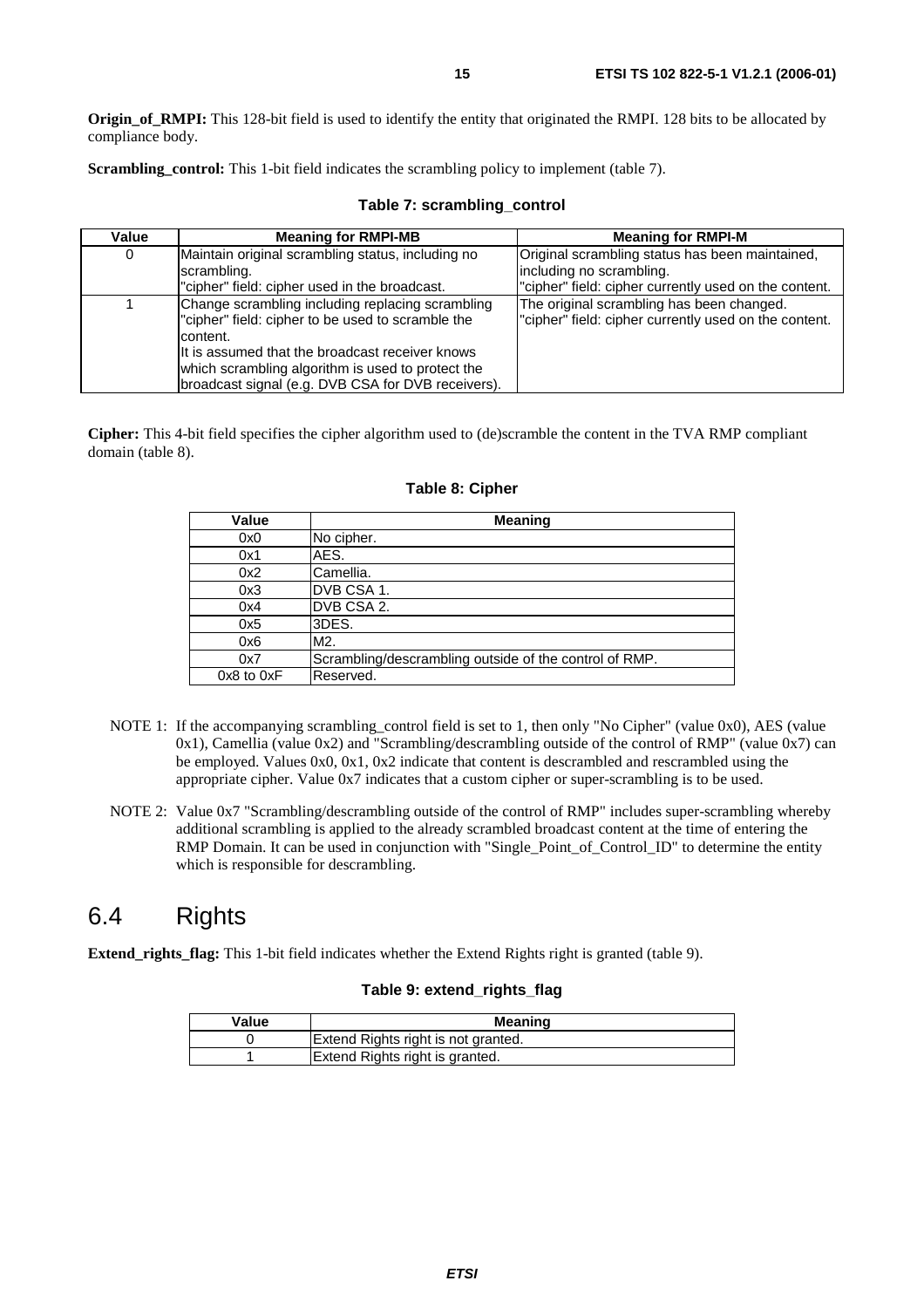**Play right flag:** This 1-bit field indicates whether the Play right is granted (table 10).

**Table 10: play\_right\_flag** 

| Value | <b>Meaning</b>             |
|-------|----------------------------|
|       | Play right is not granted. |
|       | Play right is granted.     |

**Analogue\_export\_right\_flag:** This 1-bit field indicates whether the Analogue Export right is granted (table 11).

**Table 11: analogue\_export\_right\_flag**

| Value | Meaning                               |
|-------|---------------------------------------|
|       | Analogue Export right is not granted. |
|       | Analogue Export right is granted.     |

**Digital\_export\_SD\_right\_flag:** This 1-bit field indicates whether the Digital Export SD right is granted (table 12).

#### **Table 12: digital\_export\_SD\_right\_flag**

| Value | Meaning                                 |
|-------|-----------------------------------------|
|       | Digital Export SD right is not granted. |
|       | Digital Export SD right is granted.     |

**Digital\_export\_HD\_right\_flag:** This 1-bit field indicates whether the Digital Export HD right is granted (table 13).

#### **Table 13: digital\_export\_HD\_right\_flag**

| Value | Meaning                                 |
|-------|-----------------------------------------|
|       | Digital Export HD right is not granted. |
|       | Digital Export HD right is granted.     |

NOTE: If both the Digital Export SD and Digital Export HD rights are granted, then Digital Export is permitted for any definition/resolution. This is called the "Digital Export Any Resolution right".

#### 6.5 Conditions and identifiers

Unless otherwise stated, conditions apply to Play, Analogue Export, Digital Export SD and Digital Export HD. If conditions are not asserted they do not apply.

**Security\_level:** This 2-bit field indicates the minimum security level required to exercise the right. Security levels are to be defined by the compliance body.

NOTE 1: Security levels should be based upon the aggregate robustness of all invoked RMP components required to exercise the right.

NOTE 2: This condition applies to all rights, including extend rights.

**Source\_of\_additional\_rights:** This 128-bit field identifies the entity from which new rights can be assigned to the content. 128-bit identifier to be allocated by compliance body.

NOTE 3: This condition only applies to Extend Rights.

**Domain\_ID:** This 128-bit field identifies the RMP Domain to which the rights are granted. It is the first domain that has received the broadcast signal. 128-bit identifier to be allocated by compliance body.

NOTE 4: If the RMPI type flag is set to 0 then this field is not applicable.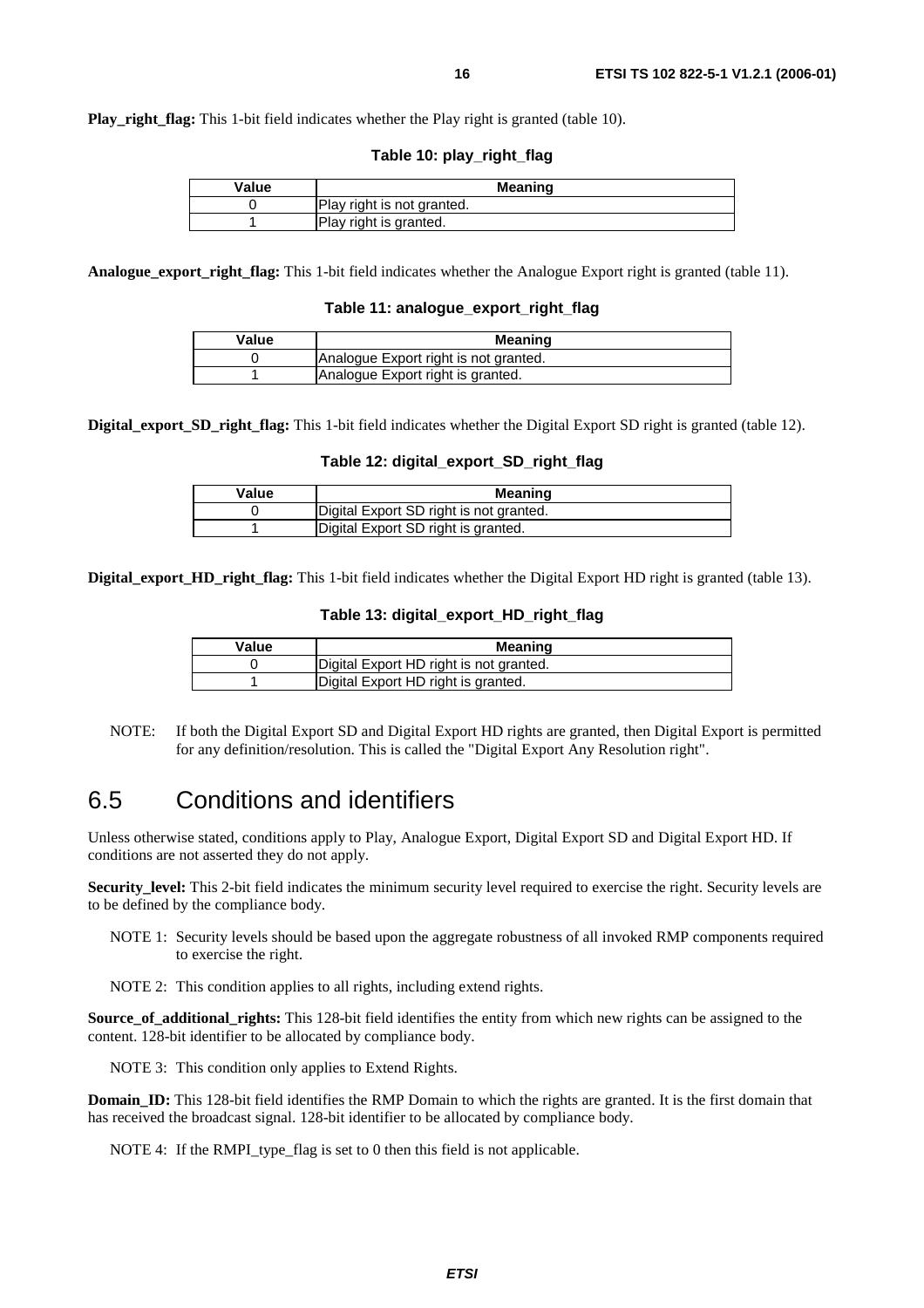**Buffer duration:** This 2-bit field limits the use of a right in such a way that each frame of broadcast content is used only within a specified duration after that frame was broadcast (table 14). Buffer\_duration is valid only if both Time\_window\_start\_date and Time\_window\_end\_date are not asserted.

| Value | <b>Meaning</b>                                                                                                          |
|-------|-------------------------------------------------------------------------------------------------------------------------|
| 00    | Condition not asserted.                                                                                                 |
| 01    | Condition not asserted.                                                                                                 |
| 10    | Condition set, no buffer (immediate viewing)                                                                            |
|       | Condition set, buffer duration is a reasonable period of time to<br>be determined by compliance body (e.g. 90 minutes). |

|  |  |  | Table 14: Buffer duration |
|--|--|--|---------------------------|
|--|--|--|---------------------------|

**Time\_window\_start\_date:** This 16-bit field defines the start date of the window of time during which the rights are granted. It is defined as absolute start time. It is expressed in number of days since January 1st, 2004. A value of 0x0000 means that the condition is not asserted (there is no start date).

**Time\_window\_end\_date:** This 16-bit field defines the end date of the window of time during which the rights are granted. It is defined as absolute expiry time. It is expressed in number of days since January 1st, 2004. A value of 0xFFFF means that the condition is not asserted (unbounded end date).

**Geographic\_control:** This 128-bit field is used to indicate geographical regions and territories for which the rights are valid. It is to be defined by the compliance body.

NOTE 5: It is suggested that the compliance body could use these bits for signalling up to four territories in the following format: 2 bytes ISO country code and 2 bytes region within the country. Alternatively the compliance body could decide to specify territories for which the rights are not granted. A value should be reserved for "condition not asserted".

**Analogue\_export\_signalling:** This 2-bit field is used to signal content management rules to an external analogue content protection systems (table 15).

| Value | <b>Meaning</b>                                                 |
|-------|----------------------------------------------------------------|
| 00    | Condition not asserted.                                        |
|       | Condition not asserted.                                        |
| 10    | For immediate viewing only.                                    |
| 11    | Bound to device or media for future viewing, does not preclude |
|       | limmediate viewing.                                            |

**Table 15: analogue\_export\_signalling**

NOTE 6: This condition applies only to the Analogue Export right.

**Analogue\_SD\_control:** This 1-bit field constrains the resolution of the exported analogue signal (table 16).

#### **Table 16: analogue\_SD\_control**

| Value | <b>Meaning</b>                                                                    |
|-------|-----------------------------------------------------------------------------------|
|       | Condition not asserted.                                                           |
|       | While doing analogue output Standard Definition resolution<br>lonly is permitted. |

NOTE 7: This condition applies only to the Analogue Export Right.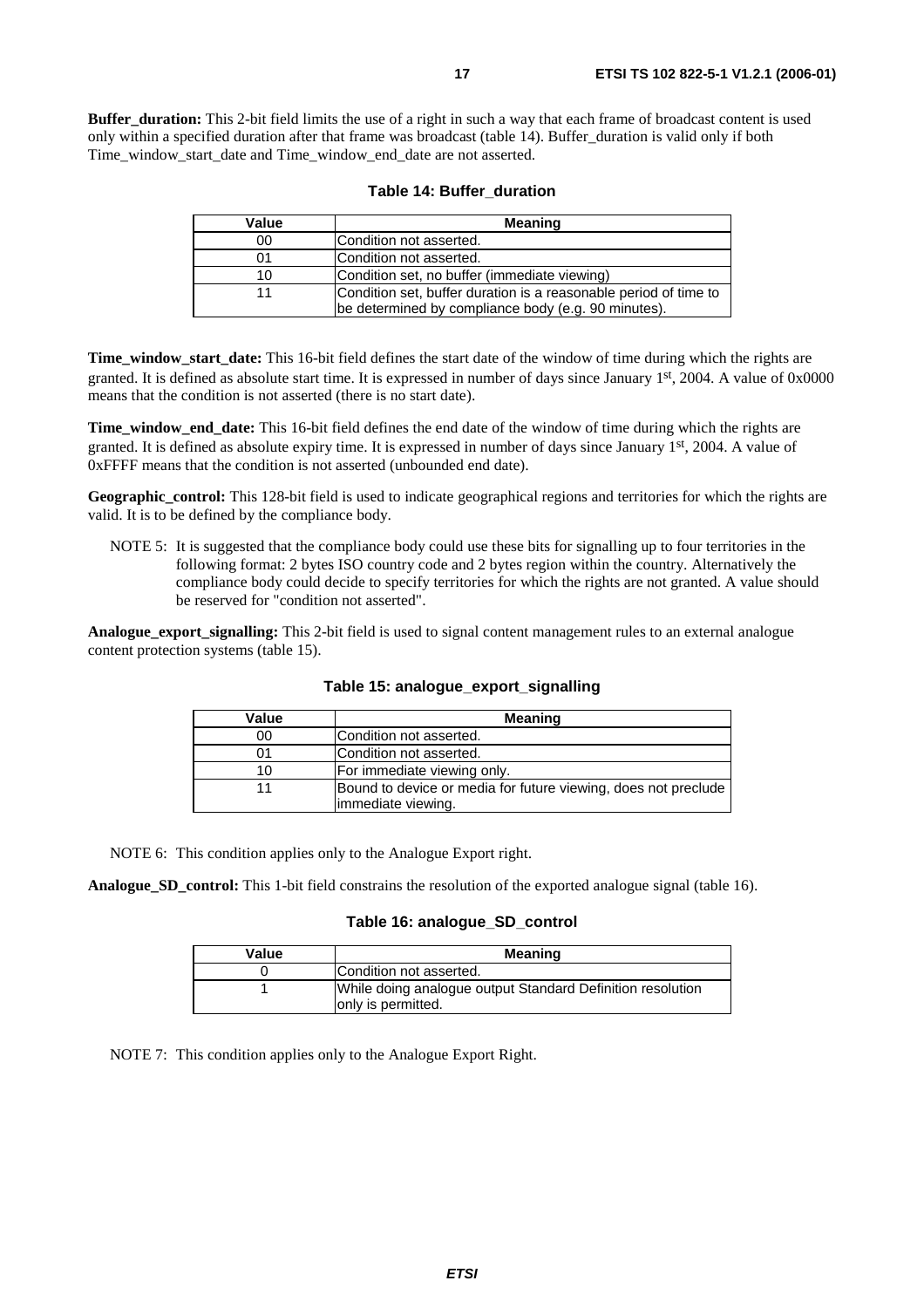**Standard Definition digital export control:** This 2-bit field is to control the configuration of Standard Definition digital outputs as to whether the content can be recorded or only viewed immediately (table 17). This condition applies only to the Digital Export SD Right.

| Value | <b>Meaning</b>                                                                                                                                                                                              |
|-------|-------------------------------------------------------------------------------------------------------------------------------------------------------------------------------------------------------------|
| 00    | Export conditions not asserted. Hand-off to any non-RMP<br>content protection system is permitted.                                                                                                          |
| 01    | Export conditions asserted. Hand-off to compliance body<br>certified non-RMP content protection system only is permitted.<br>RMPI-MB/M is mapped to certified system as defined by<br>compliance body.      |
| 10    | Export conditions asserted, bound to device or media for<br>immediate viewing, includes immediate viewing. Hand-off to<br>compliance body certified non-RMP content protection system<br>only is permitted. |
| 11    | Export conditions asserted, immediate viewing only. Hand-off<br>to compliance body certified non-RMP content protection<br>system only is permitted.                                                        |

**Table 17: standard\_definition\_digital\_export\_control**

NOTE 8: This is not signalling digital copy control in the RMP domain, it is only relevant to the Digital Export Standard Definition right and external content protection systems such as HDCP.

**High Definition digital export control:** This 2-bit field is to control the configuration of High Definition digital outputs as to whether the content can be recorded or only viewed immediately (table 18). This condition applies only to the Digital Export HD right.

| Value | Meaning                                                                                                                |
|-------|------------------------------------------------------------------------------------------------------------------------|
| 00    | Export conditions not asserted. Hand-off to any non-RMP                                                                |
|       | content protection system is permitted.                                                                                |
| 01    | Export conditions asserted. Hand-off to compliance body                                                                |
|       | certified non-RMP content protection system only is permitted.                                                         |
|       | RMPI-MB/M is mapped to certified system as defined by                                                                  |
|       | compliance body.                                                                                                       |
| 10    | Export conditions asserted, bound to device or media for<br>immediate viewing, includes immediate viewing. Hand-off to |
|       | compliance body certified non-RMP content protection system                                                            |
|       | only is permitted.                                                                                                     |
| 11    | Export conditions asserted, immediate viewing only. Hand-off                                                           |
|       | to compliance body certified non-RMP content protection                                                                |
|       | system only is permitted.                                                                                              |

**Table 18: high\_definition\_digital\_export\_control**

- NOTE 9: This is not signalling digital copy control in the RMP domain, it is only relevant to Digital Export High Definition right and external content protection systems such as HDCP.
- NOTE 10: If the Digital Export Any Definition Right is exercised, then the most restrictive of either Standard Definition or High Definition digital export control is used.

**Single** point of control flag: This 1-bit field indicates that the broadcaster intends that once the content gets into the RMP Receiving Domain only one RMP entity can make usage decisions about the content based upon the expressed RMPI-MB (table 19). The content is irrevocably married to the device identified as single point of control, if that device is destroyed or lost, then this grant becomes no longer exercisable. Single point of control is only used in the context of Receiving Domain as principal.

| Table 19: single_point_of_control_flag |  |  |  |  |  |
|----------------------------------------|--|--|--|--|--|
|----------------------------------------|--|--|--|--|--|

| Value | <b>Meaning</b>                   |  |
|-------|----------------------------------|--|
|       | Condition not asserted.          |  |
|       | Single point of control applies. |  |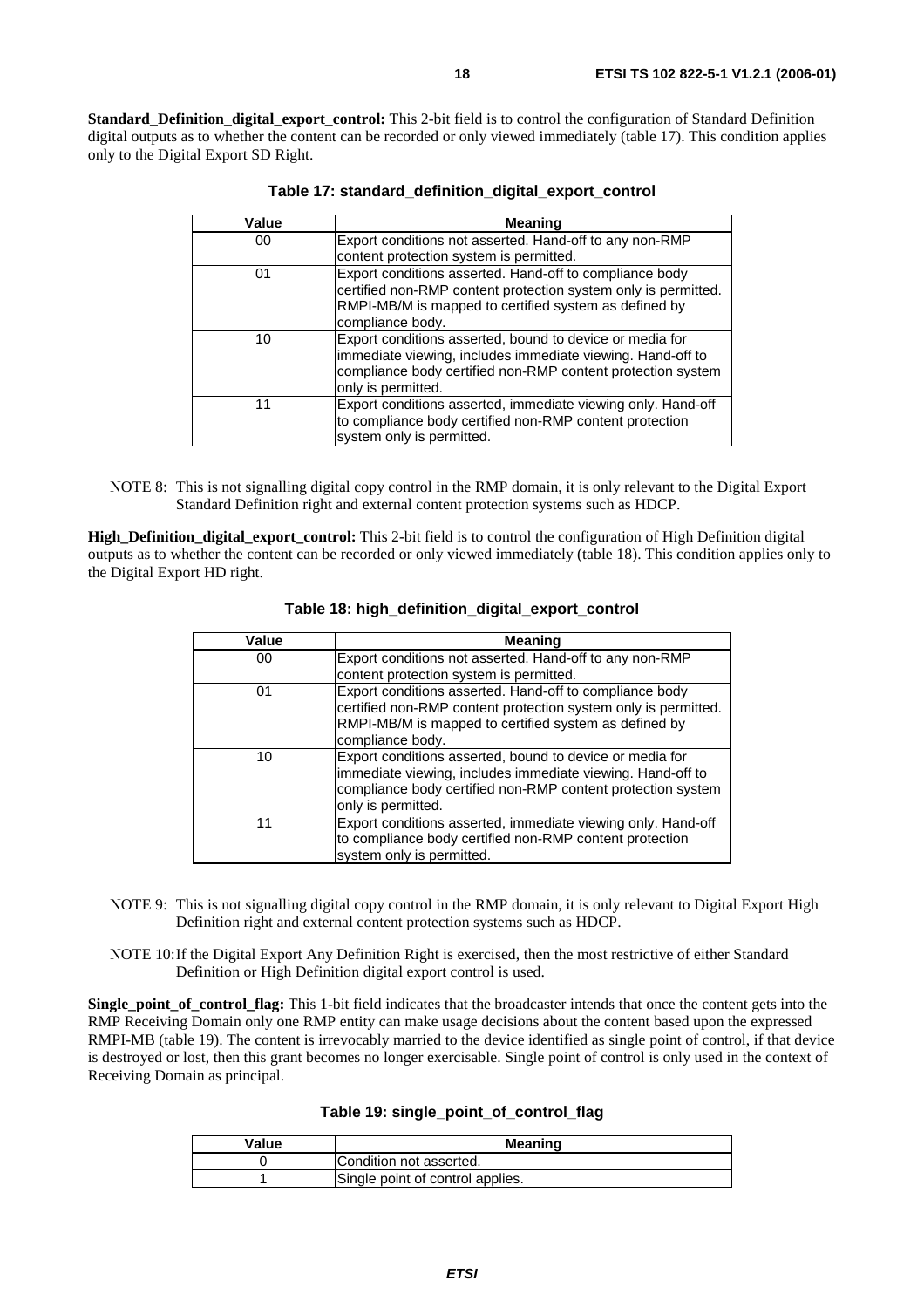**Physical proximity flag:** This 1-bit field limits the use of a right to RMP compliant devices within close physical proximity of the receiver that first received the broadcast content (table 20). When a device checks that condition, it needs to be in close physical proximity of the receiving device in order to exercise the right. Precise definition of close physical proximity is to be determined by compliance body. The compliance body may decide to limit the use of this condition to live broadcasts. For instance close physical proximity could be defined as immediate vicinity e.g. content use is limited to the home network on the same local area network and is not permitted to be transmitted over a wide area network. Physical proximity is only used in the context of Receiving Domain as principal.

#### **Table 20: physical\_proximity\_flag**

| Value | <b>Meaning</b>              |  |
|-------|-----------------------------|--|
|       | Condition not asserted.     |  |
|       | Physical proximity applies. |  |

**Simultaneous rendering count:** This 4-bit field limits the number of simultaneous independent Plays, Analogue Exports, Digital Export SDs and Digital Export HDs of content within a domain (table 21). For purposes of this condition a Play counts as a rendering, an Analogue Export counts as a rendering, a Digital Export SD counts as a rendering, and a Digital Export HD counts as one rendering. Simultaneous rendering count is only used in the context of Receiving Domain as principal.

**Table 21: simultaneous\_rendering\_count**

| Value   | <b>Meaning</b>                                       |  |
|---------|------------------------------------------------------|--|
|         | Condition not asserted.                              |  |
| 1 to 15 | Maximum permitted number of simultaneous renderings. |  |

**Single\_point\_of\_control\_ID:** This 128-bit field identifies the entity that is the single point of control. This is triggered by the condition single point of control = 1 in the incoming RMPI-MB granted to the receiving domain. 128-bit identifier to be allocated by compliance body. This condition is only applicable if RMPI\_type\_flag and single point of control flag are set to 1.

### 7 RMPI-MB and RMPI-M lifecycle

RMPI-MB is transmitted in conjunction with the broadcast signal. At the time of reception in the end user's TVA RMP Domain it is converted to RMPI-M. If RMPI-MB "scrambling\_control" is set to 1, then transition from RMPI-MB to RMPI-M must be synchronized with the rescrambling of the content. Rights that are granted to the "Receiving Domain" and "Single Point of Control" (if present) in RMPI-MB are carried over in RMPI-M. Generic mentioning of the "Receiving Domain" and "Single Point of Control" (if present) in RMPI-MB is translated into explicit mentioning through the explicit statement of "Identifiers" in RMPI-M. In order to maintain the persistence of the rights assigned by the broadcaster or content provider, a TVA RMP compliant receiver shall not change any other value in RMPI. Rights granted to "Any Domain" are always carried over unchanged from RMPI-MB to RMPI-M. Figure 2 illustrates the transition from RMPI-MB to RMPI-M in a case where "Single Point of Control" is asserted.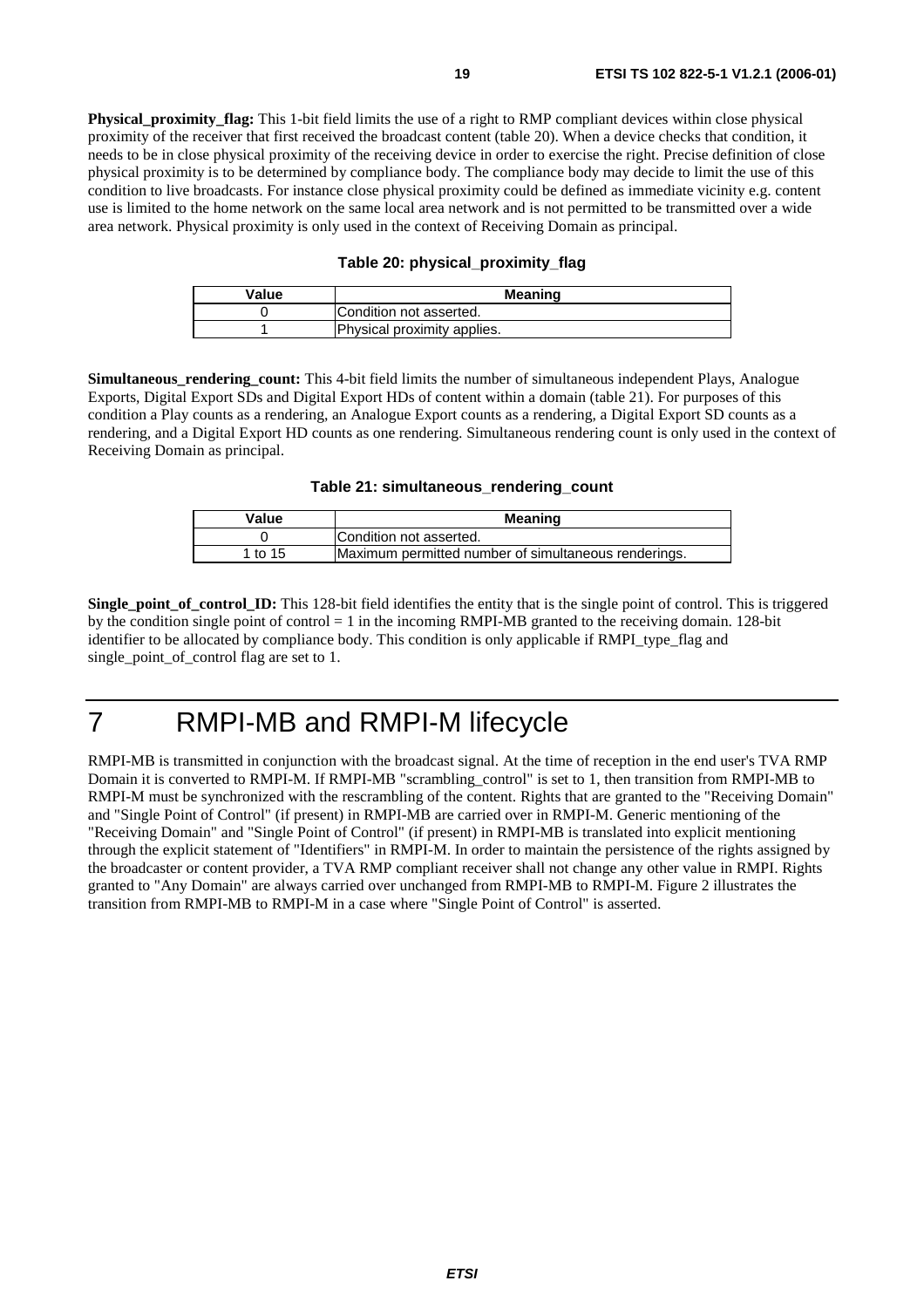| RMPI-MB                                       | <b>RMPI-M</b>                                     |
|-----------------------------------------------|---------------------------------------------------|
| <b>Ancillary RMPI</b>                         | <b>Ancillary RMPI</b>                             |
| RMPI type flag = $0$                          | RMPI type $flag = 1$                              |
| Version of RMPI                               | Version of RMPI                                   |
| Origin of RMPI                                | Origin of RMPI                                    |
| Scrambling control                            | Scrambling control                                |
| Cipher                                        | Cipher                                            |
| <b>Extend Rights</b>                          | <b>Extend Rights</b>                              |
| Extend_rights_flag                            | Extend rights flag                                |
| Security_level                                | Security_level                                    |
| Source_of_additional_rights                   | Source_of_additional_rights                       |
| <b>Grant to Receiving Domain</b>              | <b>Grant to Receiving Domain</b>                  |
| Domain $ID = not applicable$                  | Domain_ID= Receiving Domain ID<br>→               |
| Play_Right_flag                               | Play_Right_flag                                   |
| Analogue_export_right_flag                    | Analogue_export_right_flag                        |
| Digital_export_SD_right_flag                  | Digital_export_SD_right_flag                      |
| Digital_export_HD_right_flag                  | Digital_export_HD_right_flag                      |
| Buffer_duration                               | Buffer duration                                   |
| Security level                                | Security level                                    |
| Time_window_start_date                        | Time_window_start_date                            |
| Time_window_end_date                          | Time_window_end_date                              |
| Geographic control                            | Geographic control                                |
| Analogue_export_signalling                    | Analogue_export_signalling                        |
| Analogue SD control                           | Analogue SD control                               |
| SD_digital_export_control                     | SD_digital_export_control                         |
| HD_digital_export_control                     | HD_digital_export_control                         |
| Single_point_of_control_flag                  | Single point of control flag                      |
| Physical_proximity_flag                       | Physical_proximity_flag                           |
| Simultaneous_rendering_count                  | Simultaneous_rendering_count                      |
| Single point of control $ID = not applicable$ | Single point of control $ID = Device / Entity ID$ |
| Grant to Any Domain                           | Grant to Any Domain                               |
| Play_Right_flag                               | Play_Right_flag                                   |
| Analogue_export_right_flag                    | Analogue_export_right_flag                        |
| Digital_export_SD_right_flag                  | Digital_export_SD_right_flag                      |
| Digital_export_HD_right_flag                  | Digital_export_HD_right_flag                      |
| Buffer duration                               | Buffer duration                                   |
| Security_level                                | Security_level                                    |
| Time_window_start_date                        | Time_window_start_date                            |
| Time_window_end_date                          | Time_window_end_date                              |
| Geographic_control                            | Geographic control                                |
| Analogue_export_signalling                    | Analogue_export_signalling                        |
| Analogue_SD_control                           | Analogue_SD_control                               |
| SD digital export control                     | SD digital export control                         |
| HD_digital_export_control                     | HD_digital_export_control                         |

**Figure 2: Transition from RMPI-MB to RMPI-M**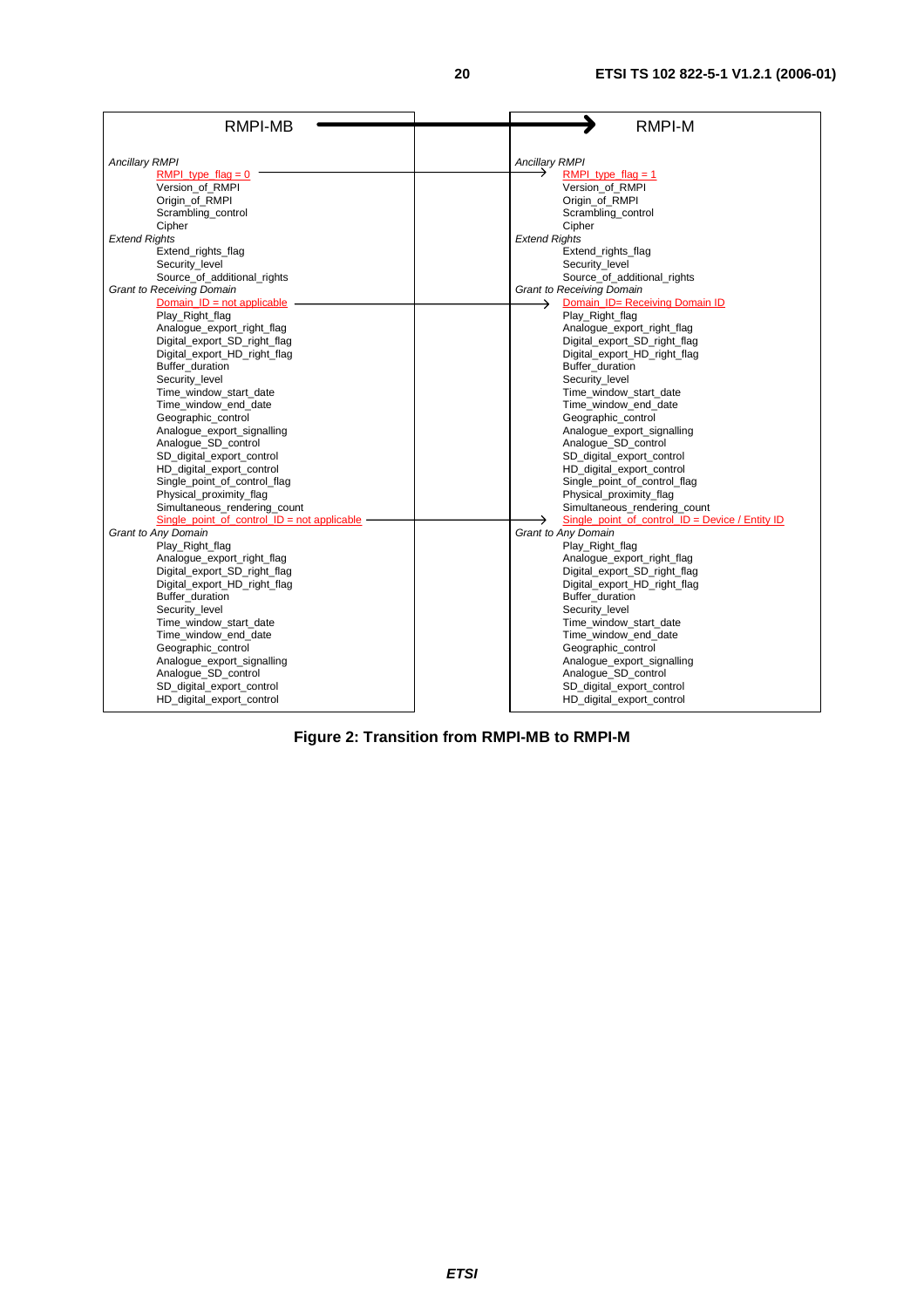### Annex A (informative): XML Expression of RMPI MB and M

# A.1 Cipher Classification Scheme (CipherCS.xml)

```
<?xml version="1.0" encoding="UTF-8"?> 
<ClassificationScheme uri="urn:tva:rmpi:cs:CipherCS:2005"> 
   <!-- ##################################################################### --> 
   <!-- Cipher --> 
   <!--Definition: A series of definitions for possible values of the Cipher element in 
RMPI metadata--> 
   <!-- ##################################################################### --> 
   <Term termID="0"> 
      <Name xml:lang="en">no cipher</Name> 
   </Term> 
   <Term termID="1"> 
      <Name xml:lang="en">AES</Name> 
      <Definition xml:lang="en">FIPS PUB 197: "Specifications for the Advanced Encryption 
Standard (AES)", 26 November 2001</Definition> 
   </Term> 
   <Term termID="2"> 
      <Name xml:lang="en">Camellia</Name> 
      <Definition xml:lang="en">A 128-Bit Block Cipher Suitable for Multiple Platforms", 
IEITC Transactions on Fundamentals of Electronics, Communications and Computer Science, 
Vol. E85-A, No.1, The Institute of Electronics, Information and Communication Engineers, 
January, 2002. Kazumaro Aoki, Tetsuya Ichikawa, Masayuki Kanda, Mitsuru Matsui, Shiho 
Moriai, Junko Nakajima, and Toshio Tokita</Definition> 
   </Term> 
    <Term termID="3"> 
      <Name xml:lang="en">DVB CSA 1</Name> 
      <Definition xml:lang="en">"Digital Video Broadcasting (DVB); Support for use of 
scrambling and Conditional Access (CA) within digital broadcasting systems"; ETSI 
Technical Report ETR_289, October 1996</Definition> 
   </Term> 
   <Term termID="4"> 
      <Name xml:lang="en">DVB CSA 2</Name> 
      <Definition xml:lang="en">"Digital Video Broadcasting (DVB); Support for use of 
scrambling and Conditional Access (CA) within digital broadcasting systems"; ETSI 
Technical Report ETR_289, October 1996</Definition> 
    </Term> 
   <Term termID="5"> 
      <Name xml:lang="en">3DES</Name> 
      <Definition xml:lang="en">FIPS PUB 46-3: "Data Encryption Standard", 25 October 
1999</Definition> 
   </Term> 
   <Term termID="6"> 
      <Name xml:lang="en">M2</Name> 
      <Definition xml:lang="en">Multi-2 encryption algorithm</Definition> 
   </Term> 
    <Term termID="7"> 
      <Name xml:lang="en">out of RMP control</Name> 
    </Term> 
</ClassificationScheme>
```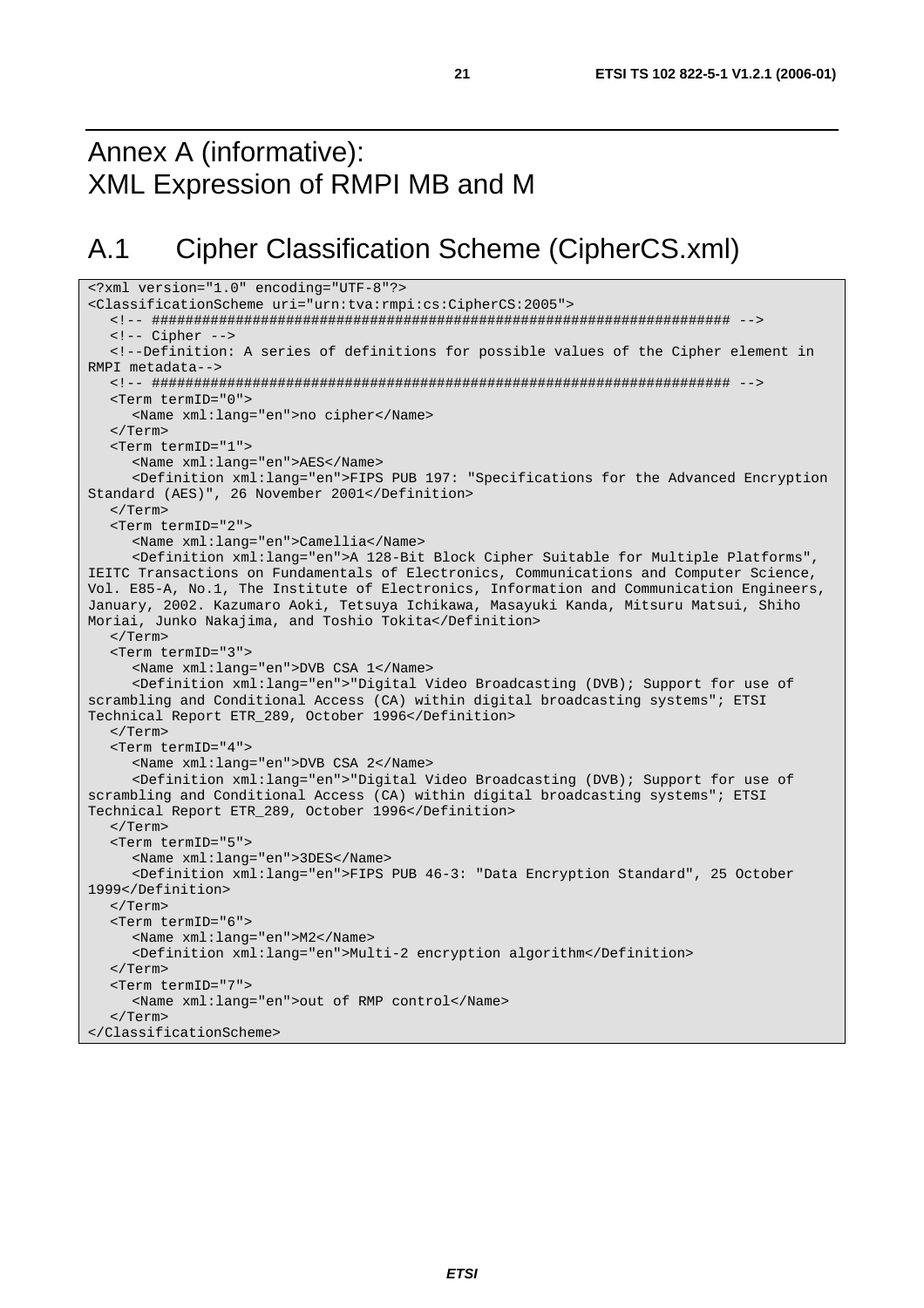# A.2 RMPI Scheme (tva\_rmpi\_5-1\_v121.xsd)

```
<?xml version="1.0" encoding="UTF-8"?> 
<schema targetNamespace="urn:tva:rmpi:2005" xmlns:rmpi="urn:tva:rmpi:2005"
xmlns:tva="urn:tva:metadata:2005" xmlns:mpeg7="urn:tva:mpeg7:2005"
xmlns="http://www.w3.org/2001/XMLSchema" elementFormDefault="qualified"
attributeFormDefault="unqualified"> 
    <import namespace="urn:tva:metadata:2005" schemaLocation="tva_metadata_3-1_v131.xsd"/> 
   <import namespace="urn:tva:mpeg7:2005" schemaLocation="tva_mpeg7.xsd"/> 
   <annotation> 
      <documentation>TV-Anytime Forum (TVAF) Rights Management and Protection Information 
(RMPI)</documentation> 
   </annotation> 
    <annotation> 
      <documentation xml:lang="en">This schema consists of datatypes that are normatively 
defined in ETSI TS 102 822-5-1 v1.2.1 (2005-06)</documentation> 
   </annotation> 
   <complexType name="RMPI-MBAndMType"> 
      <sequence> 
         <element name="AncillaryRMPI" type="rmpi:AncillaryRMPIType"/> 
         <element name="ExtendRights" type="rmpi:ExtendRightsType"/> 
 <element name="ReceivingDomainRights" type="rmpi:ReceivingDomainRightsType"/> 
 <element name="AnyDomainRights" type="rmpi:AnyDomainRightsType"/> 
      </sequence> 
   </complexType> 
   <complexType name="ExtendRightsType"> 
      <sequence> 
         <choice> 
            <sequence> 
               <element name="ExtendRightsFlagGranted" type="rmpi:GrantedType"/> 
               <element name="SecurityLevel" type="rmpi:SecurityLevelType"/> 
               <element name="SourceOfAdditionalRights" type="string"/> 
            </sequence> 
            <element name="ExtendRightsFlagNotGranted" type="rmpi:NotGrantedType"/> 
         </choice> 
      </sequence> 
   </complexType> 
   <simpleType name="SecurityLevelType"> 
      <restriction base="string"> 
         <enumeration value="level 0"/> 
         <enumeration value="level 1"/> 
         <enumeration value="level 2"/> 
         <enumeration value="level 3"/> 
      </restriction> 
   </simpleType> 
   <simpleType name="GrantedNotGrantedType"> 
      <restriction base="string"> 
         <enumeration value="granted"/> 
         <enumeration value="not granted"/> 
      </restriction> 
   </simpleType> 
   <simpleType name="GrantedType"> 
      <restriction base="string"> 
         <enumeration value="granted"/> 
      </restriction> 
   </simpleType> 
   <simpleType name="NotGrantedType"> 
      <restriction base="string"> 
         <enumeration value="not granted"/> 
      </restriction> 
   </simpleType> 
   <complexType name="BasicSetOfRightsType" abstract="true"> 
      <sequence> 
         <element name="PlayRightFlag" type="rmpi:GrantedNotGrantedType"/> 
         <element name="AnalogueExportRight" type="rmpi:AnalogueExportRightType"/> 
         <element name="DigitalExportSDRight" type="rmpi:DigitalExportRightType"/>
```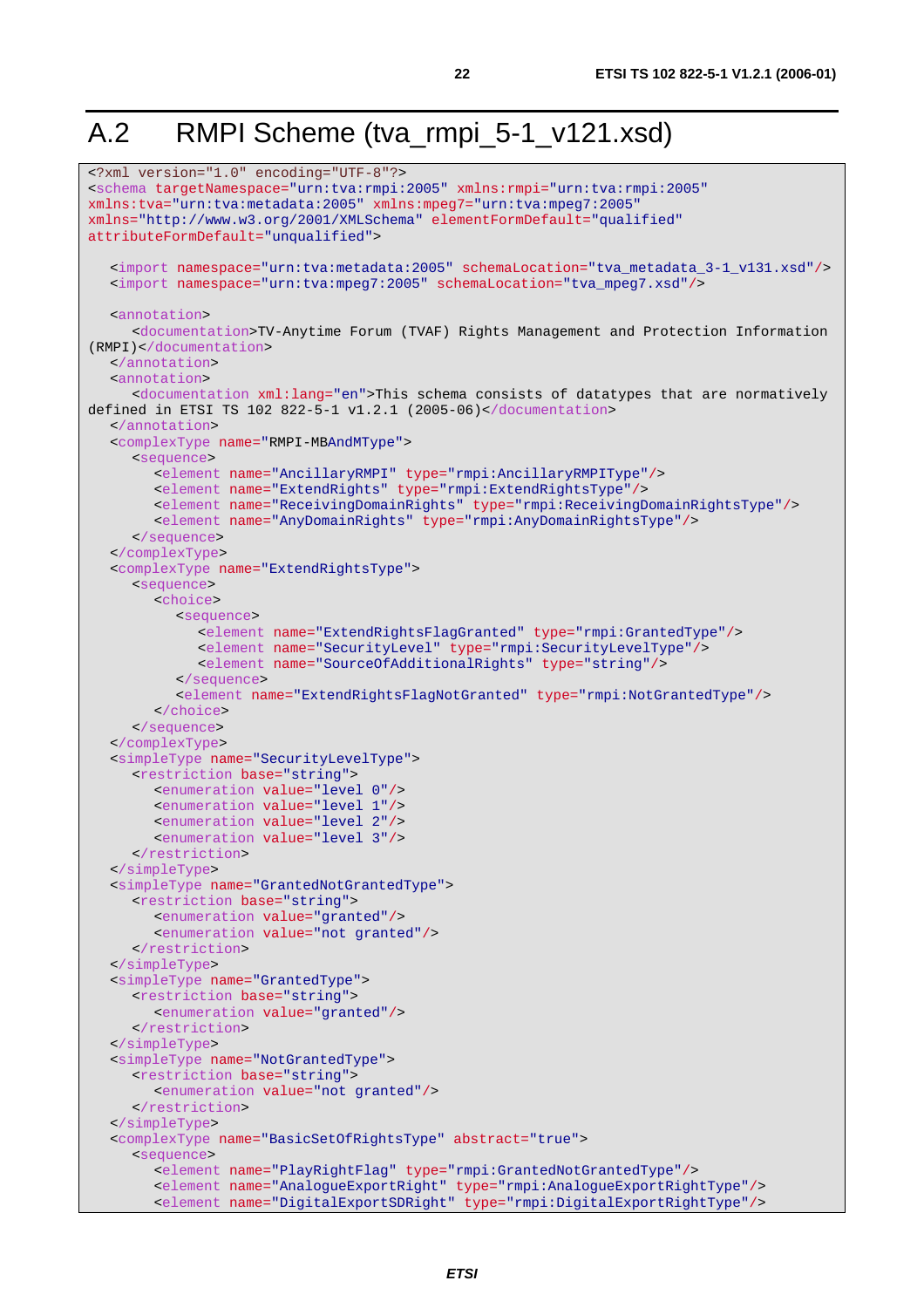```
 <element name="DigitalExportHDRight" type="rmpi:DigitalExportRightType"/> 
      <element name="SecurityLevel" type="rmpi:SecurityLevelType"/> 
      <choice minOccurs="0"> 
         <element name="BufferDuration" type="rmpi:BufferDurationType"/> 
         <element name="TimeWindow" type="rmpi:TimeWindowType"/> 
       </choice> 
      <element name="GeographicalControl" type="string"/> 
    </sequence> 
 </complexType> 
 <complexType name="AnalogueExportRightType"> 
    <sequence> 
      <choice> 
         <element name="AnalogueExportRightFlagNotGranted" 
         type="rmpi:NotGrantedType"/> 
         <sequence> 
            <element name="AnalogueExportRightFlagGranted" type="rmpi:GrantedType"/> 
            <element name="AnalogueExportSignalling" 
            type="rmpi:AnalogueExportSignallingType" 
            minOccurs="0"/> 
            <element name="AnalogueExportSDControl" type="rmpi:ControlType" 
            minOccurs="0"/> 
         </sequence> 
      </choice> 
    </sequence> 
 </complexType> 
 <simpleType name="ControlType"> 
    <restriction base="string"> 
      <enumeration value="controlled"/> 
    </restriction> 
 </simpleType> 
 <simpleType name="AnalogueExportSignallingType"> 
    <restriction base="string"> 
      <enumeration value="immediate viewing"/> 
      <enumeration value="storage bound"/> 
    </restriction> 
 </simpleType> 
 <complexType name="DigitalExportRightType"> 
    <sequence> 
      <choice> 
         <element name="DigitalExportRightFlagNotGranted" 
         type="rmpi:NotGrantedType"/> 
         <sequence> 
            <element name="DigitalExportRightFlagGranted" type="rmpi:GrantedType"/> 
            <element name="DigitalExportControl" 
            type="rmpi:DigitalExportControlType" minOccurs="0"/> 
         </sequence> 
      </choice> 
    </sequence> 
 </complexType> 
 <simpleType name="DigitalExportControlType"> 
    <restriction base="string"> 
      <enumeration value="immediate viewing"/> 
      <enumeration value="storage bound"/> 
      <enumeration value="RMP trusted"/> 
    </restriction> 
 </simpleType> 
 <simpleType name="BufferDurationType"> 
    <restriction base="string"> 
      <enumeration value="immediate viewing"/> 
      <enumeration value="buffered viewing"/> 
    </restriction> 
 </simpleType> 
 <complexType name="TimeWindowType"> 
   <sequence> 
      <element name="StartDate" type="rmpi:TVATimeType" minOccurs="0"/> 
      <element name="EndDate" type="rmpi:TVATimeType" minOccurs="0"/> 
    </sequence> 
 </complexType> 
 <complexType name="TVATimeType">
```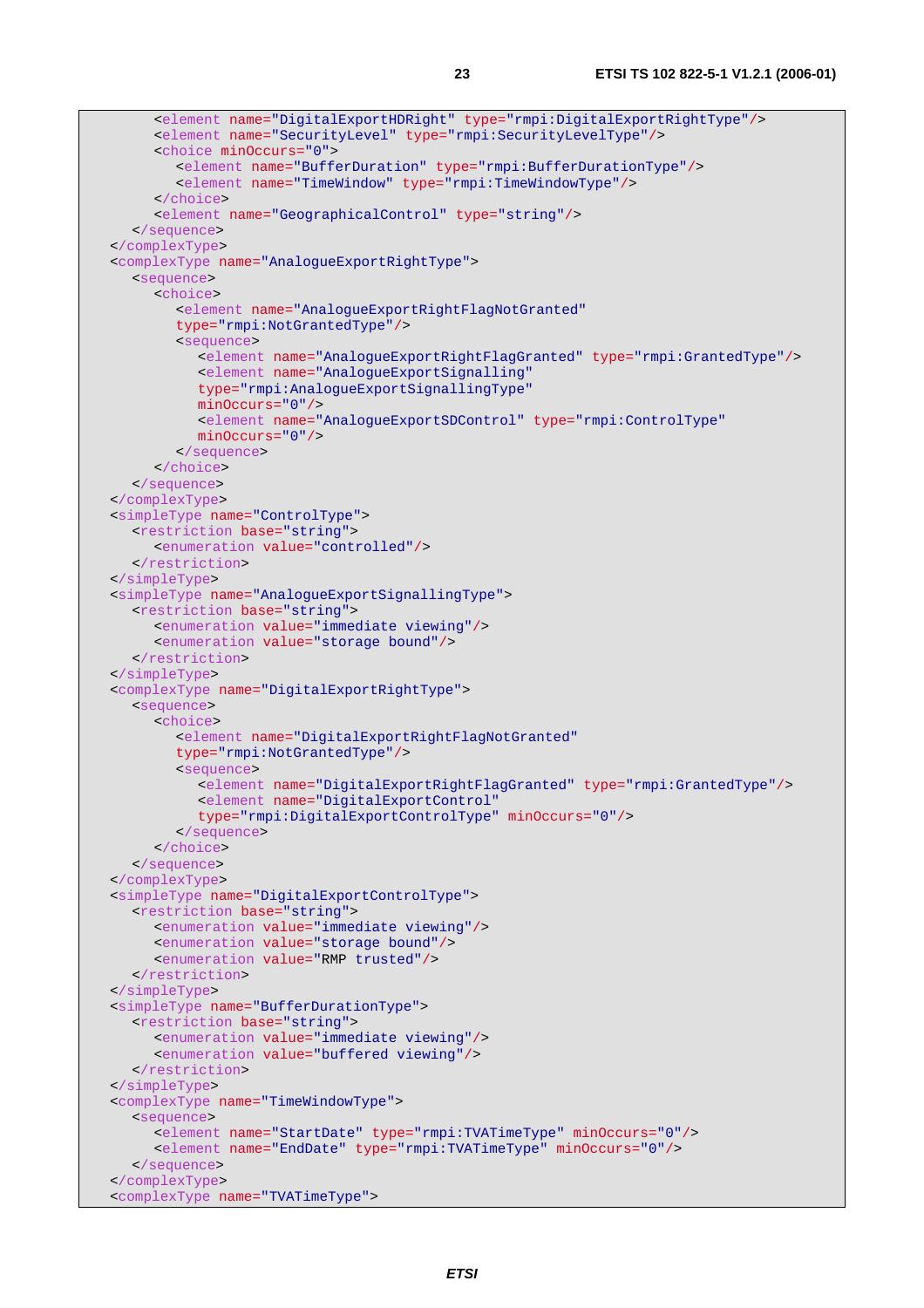```
 <sequence> 
      <element name="TimePoint" type="mpeg7:timePointType"/> 
      <element name="Duration" type="mpeg7:durationType" minOccurs="0"/> 
    </sequence> 
 </complexType> 
 <complexType name="ReceivingDomainRightsType"> 
    <complexContent> 
      <extension base="rmpi:BasicSetOfRightsType"> 
         <sequence> 
            <element name="SinglePointOfControl" 
            type="rmpi:SinglePointOfControlType" minOccurs="0"/> 
            <element name="PhysicalProximityFlag" type="rmpi:ControlType" 
            minOccurs="0"/> 
            <element name="SimultaneousRendering" 
            type="rmpi:SimultaneousRenderingType" minOccurs="0"/> 
            <element name="DomainId" type="string" minOccurs="0"/> 
         </sequence> 
      </extension> 
    </complexContent> 
 </complexType> 
 <complexType name="AnyDomainRightsType"> 
    <complexContent> 
      <extension base="rmpi:BasicSetOfRightsType"/> 
   </complexContent> 
 </complexType> 
 <complexType name="SinglePointOfControlType"> 
    <sequence> 
      <element name="SinglePointOfControlFlag" type="rmpi:ControlType"/> 
      <element name="SinglePointOfControlId" type="string" minOccurs="0"/> 
    </sequence> 
 </complexType> 
 <complexType name="SimultaneousRenderingType"> 
    <sequence> 
      <element name="SimultaneousRenderingFlag" type="rmpi:ControlType"/> 
      <element name="SimultaneousRenderingCount" 
      type="rmpi:SimultaneousRenderingCountType"/> 
    </sequence> 
 </complexType> 
 <simpleType name="SimultaneousRenderingCountType"> 
    <restriction base="integer"> 
      <minInclusive value="1"/> 
      <maxInclusive value="15"/> 
    </restriction> 
 </simpleType> 
 <complexType name="AncillaryRMPIType"> 
    <sequence> 
      <element name="RMPITypeFlag" type="rmpi:RMITypeFlagType"/> 
      <element name="VersionOfRMPI" type="string"/> 
      <element name="OriginOfRMPI" type="string"/> 
      <element name="Cipher" type="tva:ControlledTermType"/> 
      <choice> 
         <element name="MBScramblingControl" type="rmpi:MBScramblingControlType"/> 
         <element name="MScramblingControl" type="rmpi:MScramblingControlType"/> 
      </choice> 
    </sequence> 
 </complexType> 
 <simpleType name="RMITypeFlagType"> 
   <restriction base="string"> 
      <enumeration value="RMPI-MB"/> 
      <enumeration value="RMPI-M"/> 
    </restriction> 
 </simpleType> 
 <simpleType name="MBScramblingControlType"> 
   <restriction base="string"> 
      <enumeration value="maintain"/> 
      <enumeration value="change"/> 
   </restriction> 
 </simpleType> 
 <simpleType name="MScramblingControlType">
```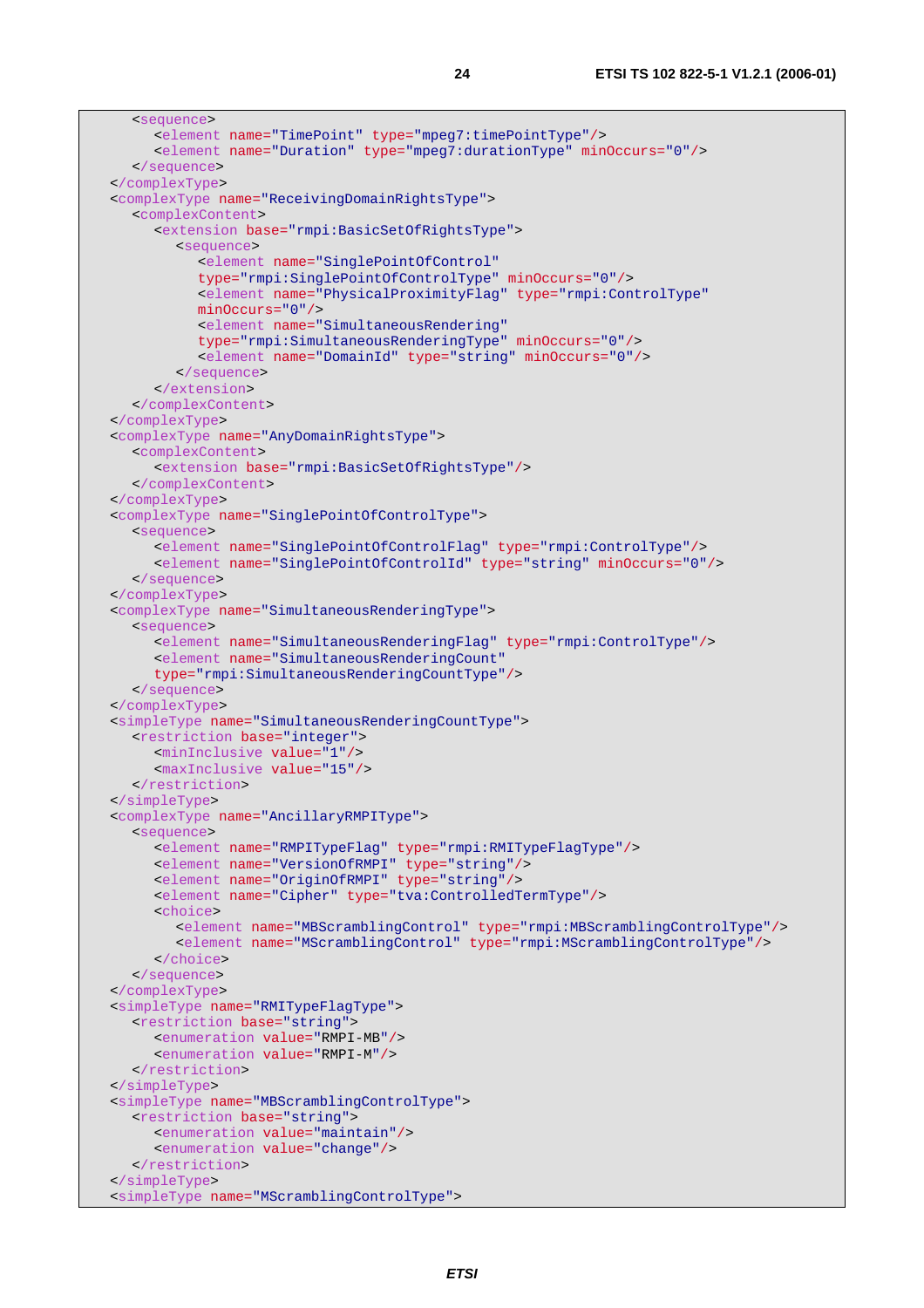```
 <restriction base="string"> 
 <enumeration value="maintained"/> 
        <enumeration value="changed"/> 
    \langle /restriction>
   </simpleType>
```
</schema>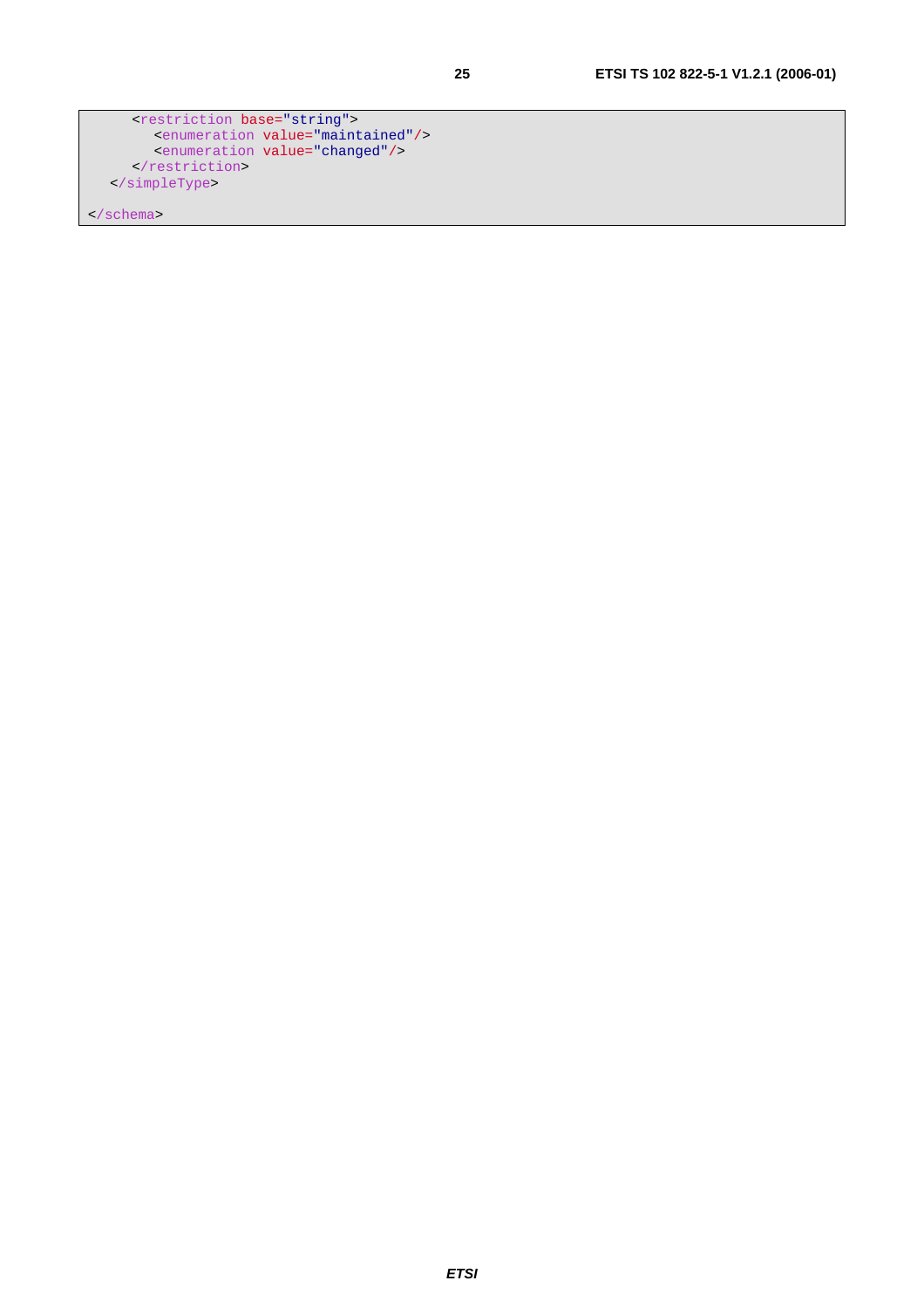The *TV-Anytime* RMPI metadata schema listed in the present document has been aggregated into an archive ts\_1028220501v010201p0.zip, attached to the present document, which contains the following files:

- "CipherCS.xml";
- $\bullet$  "tva\_rmpi\_5-1\_v121.xsd".

The RMPI metadata schema imports other files that need to be present in order to be valid:

- "tva\_mpeg7.xsd" that is available in archive ts  $1028220301v010301p0$  accompanying TS 102 822-3-1 [3];
- "tva2\_metadata\_ 3-3\_v111" that is available in archive ts\_1028220301v010301p0 accompanying TS 102 822-3-1 [3];
- "xml.xsd" that is available in archive ts\_1028220301v010301p0 accompanying TS 102 822-3-1 [3].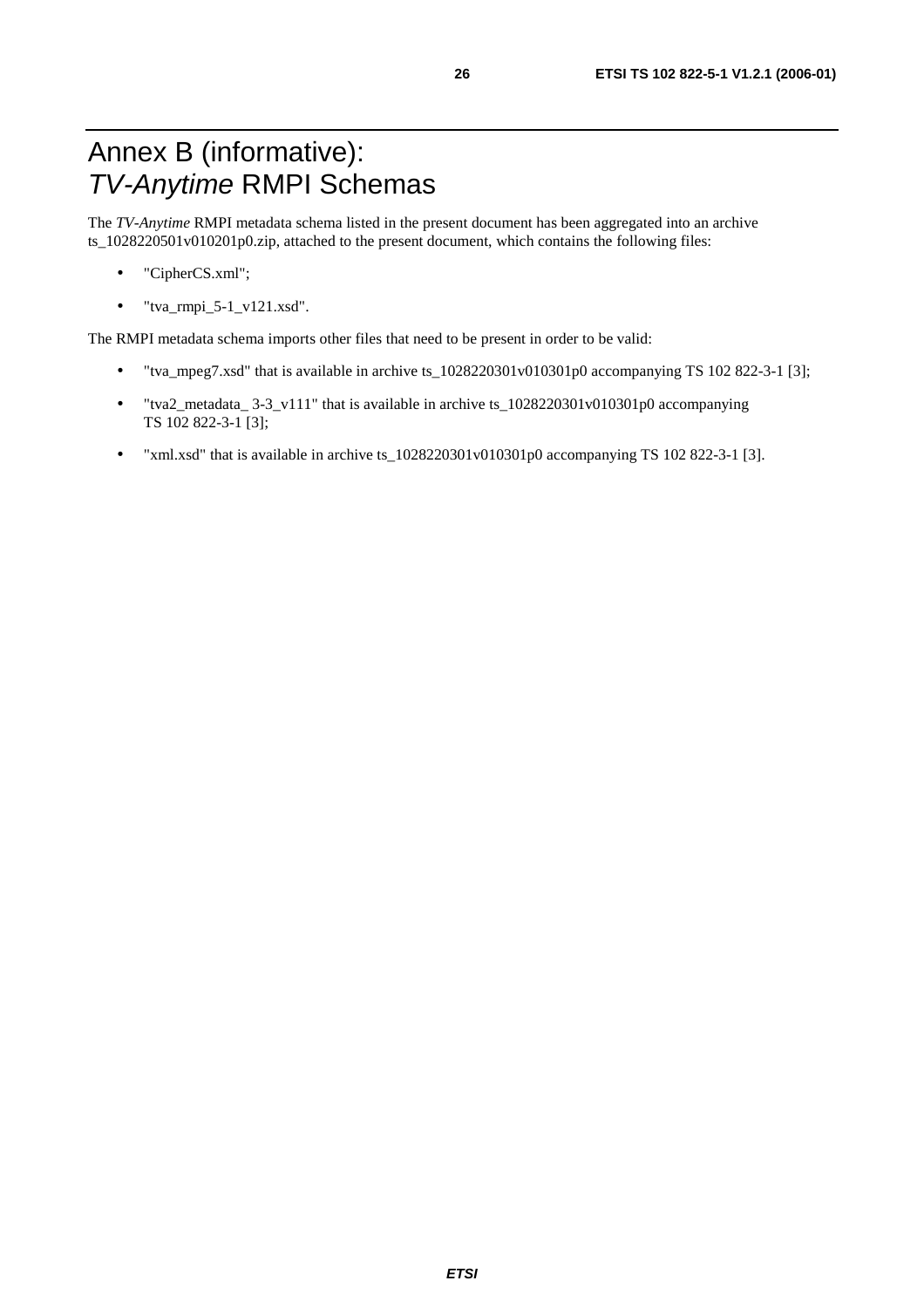- 3DES: FIPS PUB 46-3: "Data Encryption Standard", 25 October 1999. <http://csrc.nist.gov/publications/fips/fips46-3/fips46-3.pdf>
- AES: FIPS PUB 197: "Specifications for the Advanced Encryption Standard (AES)", 26 November 2001. <http://csrc.nist.gov/publications/fips/fips197/fips-197.pdf>
- "Camellia: A 128-Bit Block Cipher Suitable for Multiple Platforms", IEITC Transactions on Fundamentals of Electronics, Communications and Computer Science, Vol. E85-A, No.1, The Institute of Electronics, Information and Communication Engineers, January, 2002. Kazumaro Aoki, Tetsuya Ichikawa, Masayuki Kanda, Mitsuru Matsui, Shiho Moriai, Junko Nakajima, and Toshio Tokita. <http://info.isl.ntt.co.jp/crypt/eng/camellia/index.html>
- ETSI ETR\_289: "Digital Video Broadcasting (DVB); Support for use of scrambling and Conditional Access (CA) within digital broadcasting systems".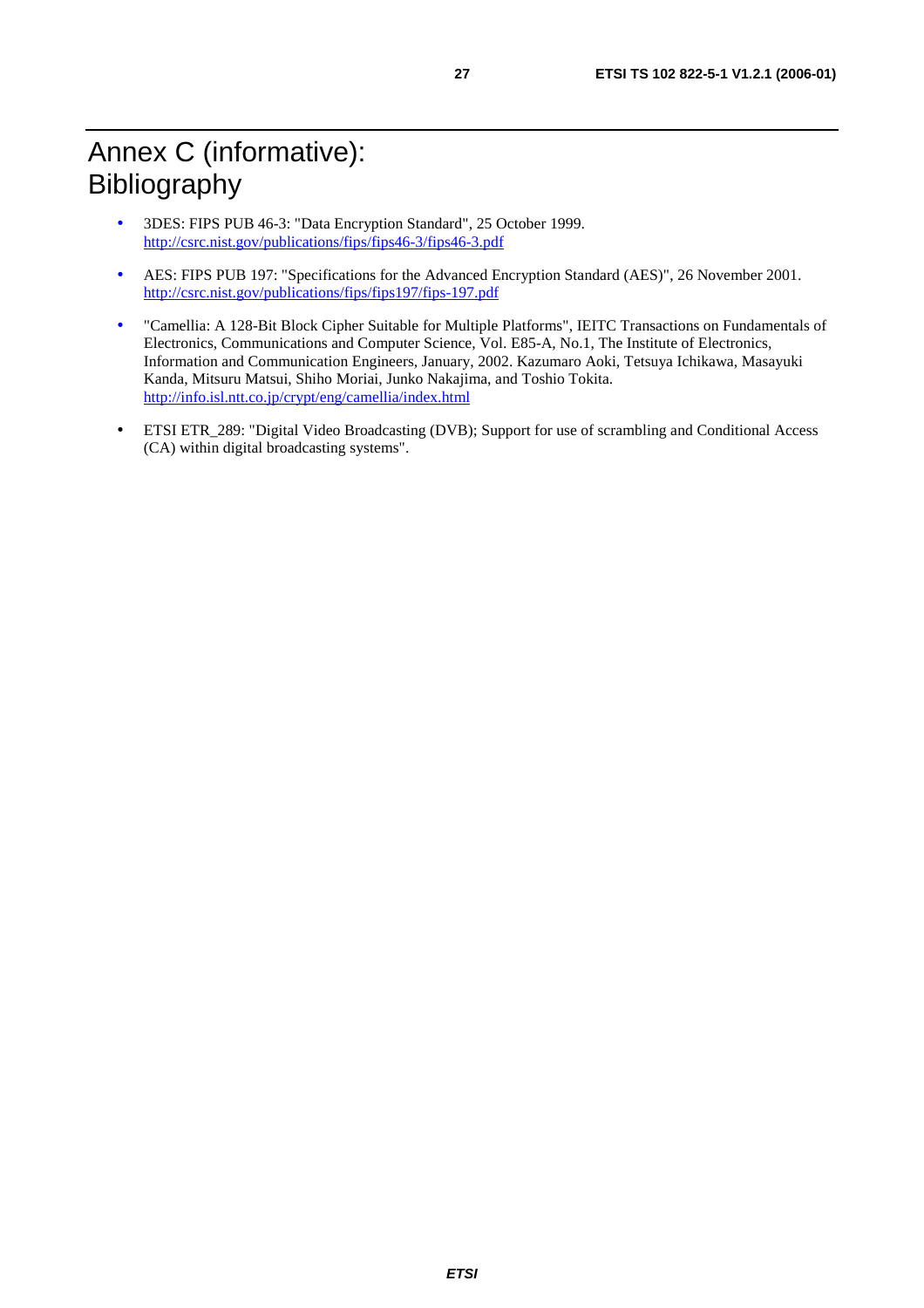# List of figures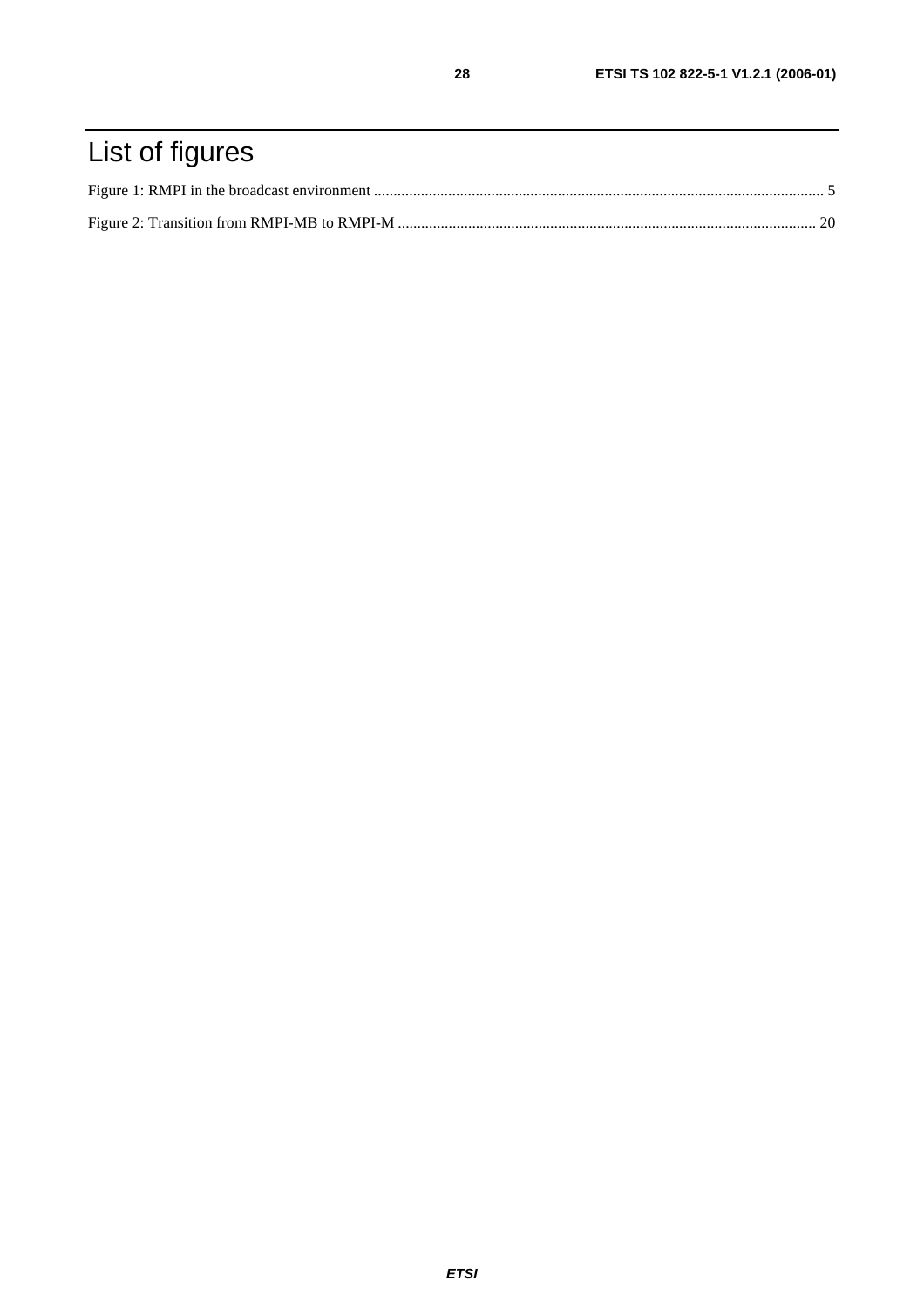# List of tables